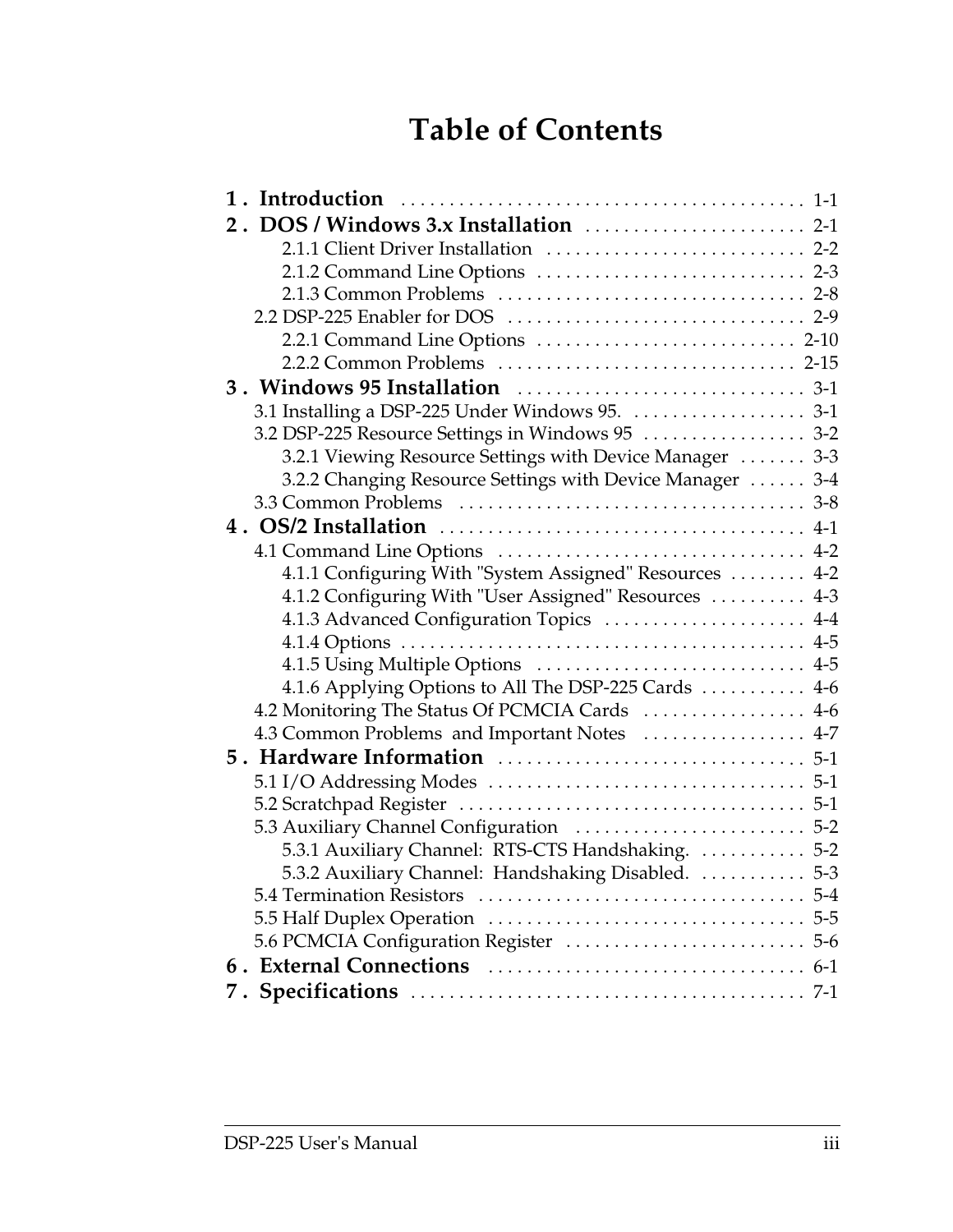# **List of Figures**

| Figure 2. Client Driver versus Enabler for DOS/Windows 3.x.  2-1 |
|------------------------------------------------------------------|
| Figure 3. DOS Client Output Enable Options.  2-4                 |
| Figure 4. DOS Enabler Output Enable Options.  2-11               |
|                                                                  |
|                                                                  |
|                                                                  |
|                                                                  |
|                                                                  |
|                                                                  |
| Figure 11. Auxiliary Channel RTS-CTS Handshaking.  5-2           |
| Figure 12. Auxiliary Channel Handshaking Disabled  5-3           |
|                                                                  |
|                                                                  |
| Figure 15. PCMCIA Configuration Options Register  6-6            |
|                                                                  |
|                                                                  |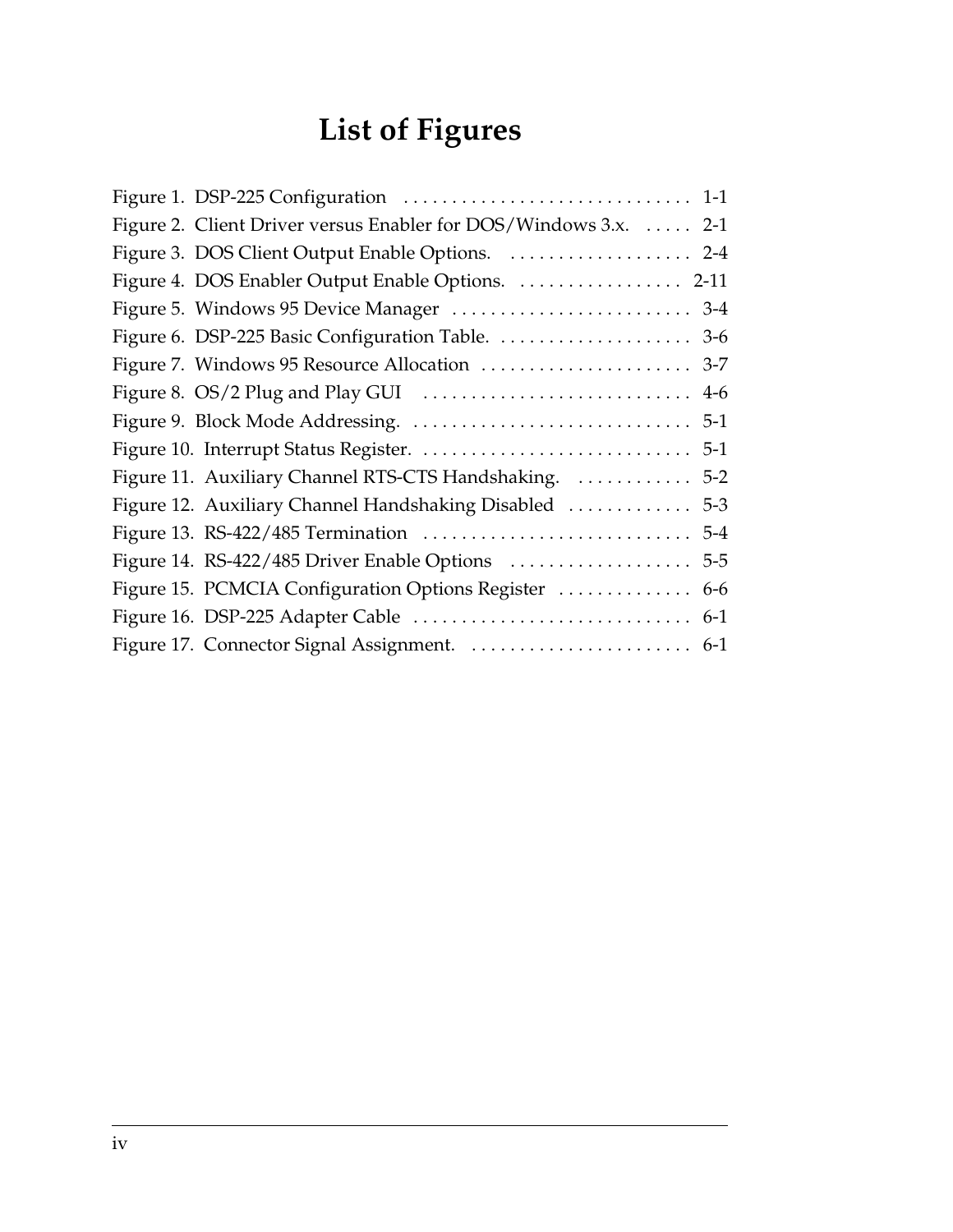# **1. Introduction**

The DSP-225 is a dual channel RS-232 and RS-422/485 asynchronous serial adapter for systems equipped with PCMCIA Type II and/or Type III expansion sockets. The DSP-225 is a PCMCIA Type II (5 mm) card and is PCMCIA PC Card Standard Specification 2.1 compliant.

The figure below illustrates a complete DSP-225 system. The system includes a cable assembly which converts the DSP-225's 0.8mm I/O connector into standard D-9 male and D-9 female connectors.



Figure 1. DSP-225 Configuration

The DSP-225's serial ports are implemented using 16C550 Universal Asynchronous Receiver/Transmitters (UARTs) which are the recommended communications interface for multitasking environments and with applications involving high data transfer rates.

The RS-422/485 serial port may be configured to operate in either the Full Duplex or Half Duplex mode; RTS or DTR may be used to enable the output drivers, or the RS-422/485 serial ports may be configured so that the output drivers are always enabled. Another option provided in the RS-422/485 serial ports is an RTS-CTS modem control handshake. This handshake may be enabled or disabled when the DSP-225 is configured.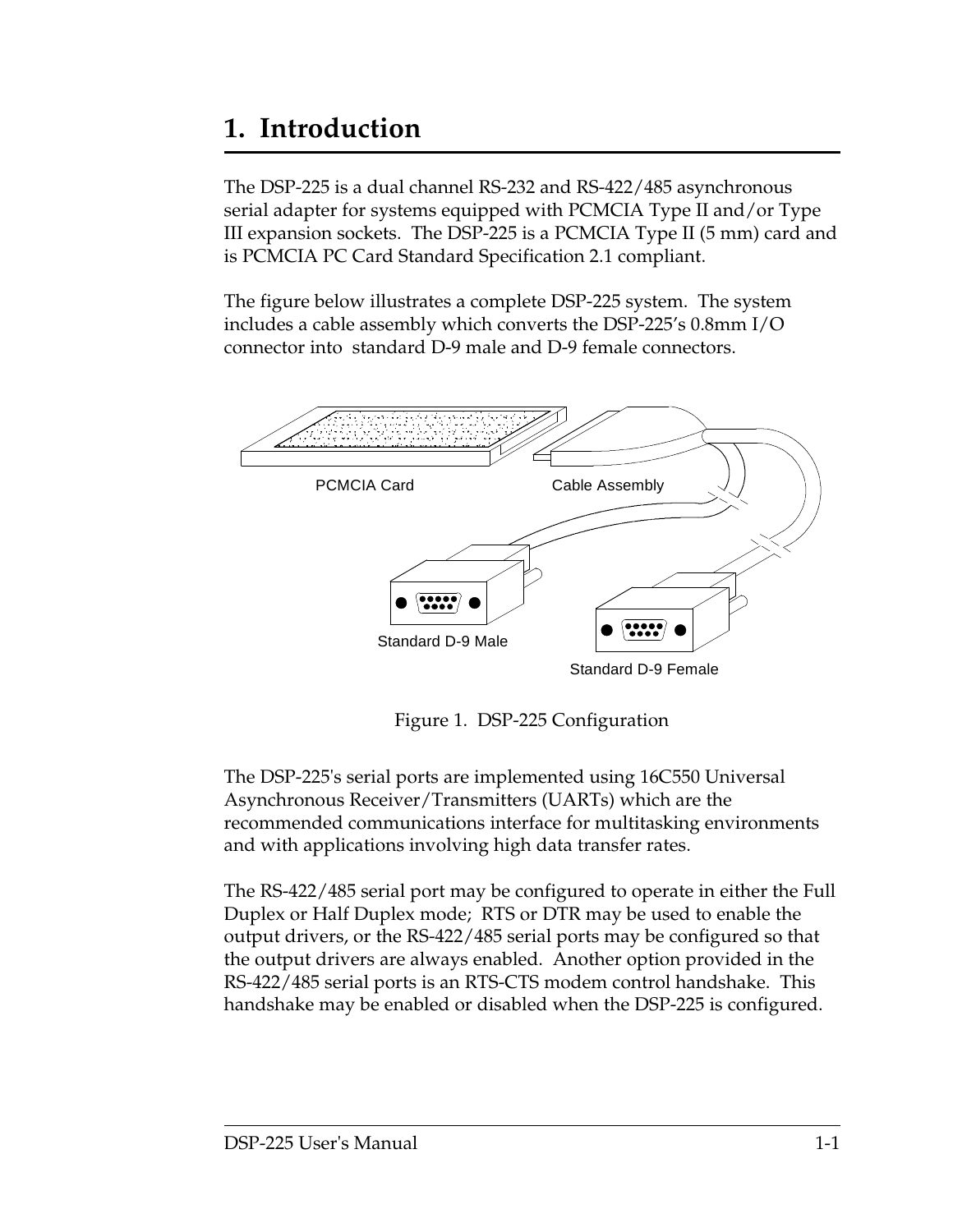The DSP-225's two serial ports are addressable in two modes:

- 1. **'Block Mode':** The two serial ports are configured in one 16-byte continuous block of I/O address space. The block must begin on an even 16-byte division. Both serial ports share one IRQ level.
- 2. **'COM Mode':** The two serial ports are configured at the standard COM port I/O address locations. The ports may be configured as COM1 and COM3; also, the ports may be configured as COM2 and COM4. Both serial ports share one IRQ level.

A special interrupt status register is also available to simplify the software required to service multiple serial ports in an interrupt driven environments. See the **Hardware Information** section for details on these topics.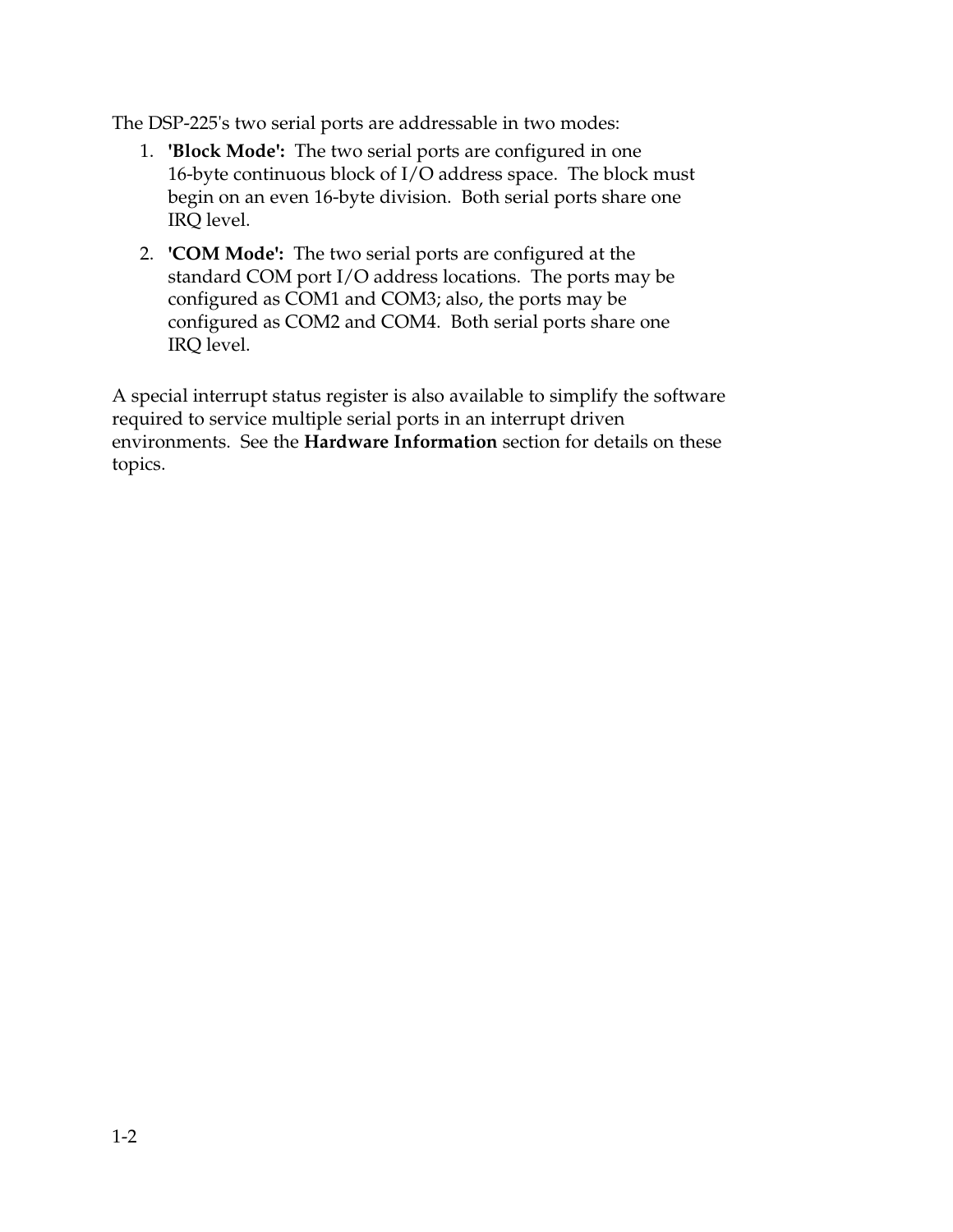# **2. DOS / Windows 3.x Installation**

Two configuration software programs are provided with the DSP-225: a Client Driver, DSP225CL.SYS, and a card Enabler, DSP225EN.EXE. Both of these programs are executed from DOS (before entering Windows) and allow operation of the DSP-225 in both the DOS and Windows 3.x environments. For optimal operation, however, the Client Driver is the preferred method of installation and configuration. The table below highlights the differences between these programs.

| Client Driver (recommended)       | Enabler (not recommended)            |
|-----------------------------------|--------------------------------------|
| File name: DSP225CL.SYS           | File name: DSP225EN.EXE              |
| File type: DOS device driver      | File type: DOS executable            |
| Interfaces to PCMCIA Card and     | Interfaces directly to Intel 82365SL |
| Socket Services software (PCMCIA  | and other PCIC compatible PCMCIA     |
| host adapter independent)         | host adapters                        |
| Allows automatic configuration of | Does not support automatic           |
| DSP-225 adapters upon insertion   | configuration of DSP-225 adapters    |
| (Hot Swapping)                    | upon insertion (Hot Swapping)        |
| Requires PCMCIA Card and Socket   | Does not require PCMCIA Card and     |
| Services software                 | Socket Services software             |

Figure 2. Client Driver versus Enabler for DOS/Windows 3.x.

Card and Socket Services software is commercially available from several vendors for most desktop and laptop PCs. If you are unsure whether Card and Socket Services software is currently installed on your system, install the DSP-225 Client Driver as discussed in following section. When loaded, the Client Driver will display an error message if Card and Socket Services software is not detected.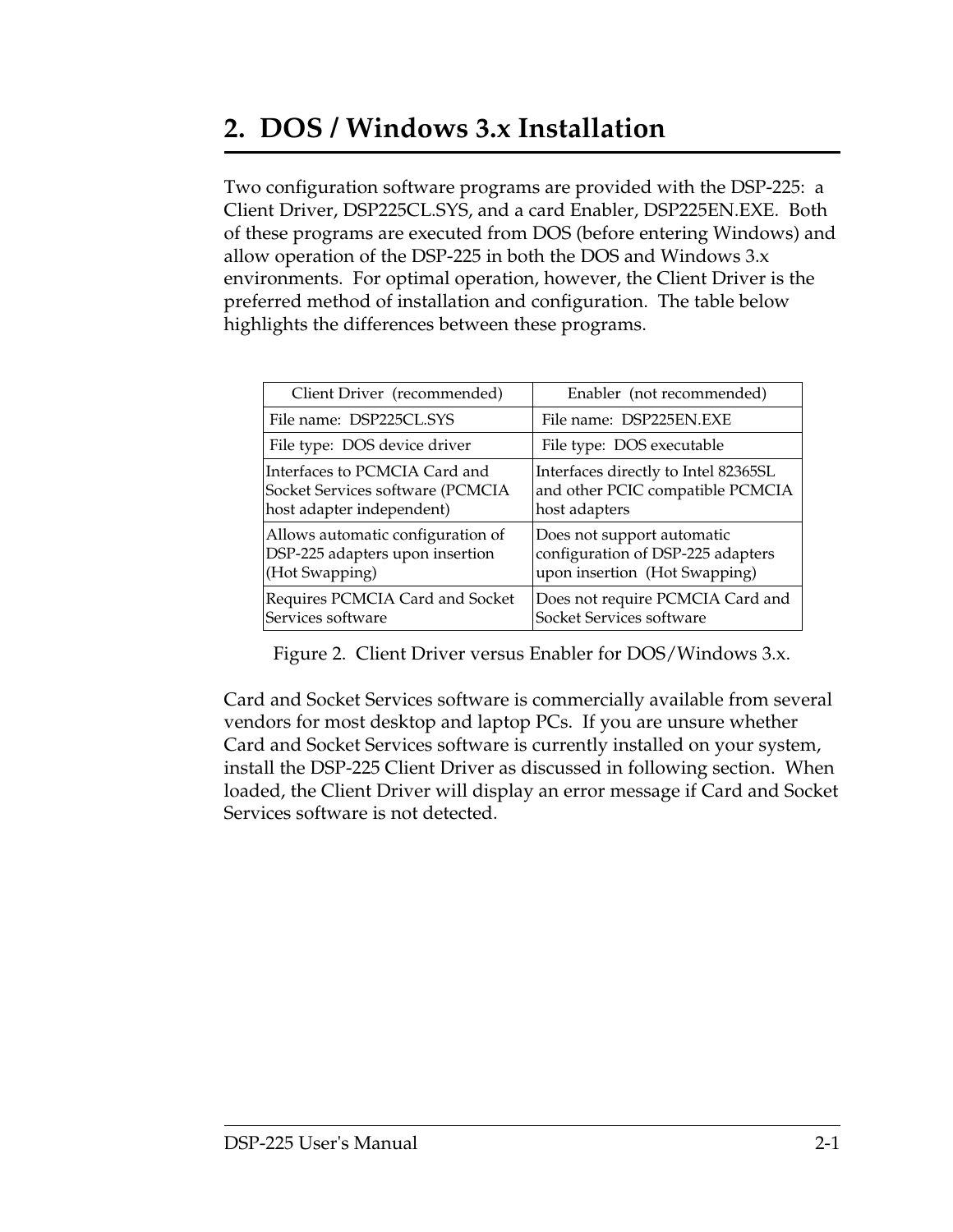### **2.1 DSP-225 Client Driver for DOS**

In order to use the DSP-225 Client Driver, the system must be configured with Card and Socket Services software. Card and Socket Services software is not provided with the DSP-225 but is available from Omega.

#### **IMPORTANT:**

Some versions of Card and Socket Services dated before 1993 do not support general purpose I/O cards. If after careful installation of the Client Driver the DSP-225 does not configure or operate properly, an updated version of Card and Socket Services may be required.

### **2.1.1 Client Driver Installation**

The following procedure is used to install the DSP-225 Client Driver:

- 1. Copy the file DSP225CL.SYS from the DSP-225 distribution diskette onto the system's hard drive.
- 2. Using an ASCII text editor, open the system's CONFIG.SYS file located in the root directory of the boot drive.
- 3. Locate the line(s) in the CONFIG.SYS file where the Card and Socket Services software is installed.
- 4. **AFTER** the line(s) installing the Card and Socket Services software, add the following line to the CONFIG.SYS file:

DEVICE = *drive*:\*path*\DSP225CL.SYS *options*

where *options* are the DSP-225 Client Driver command line options discussed on the following pages.

- 5. Save the CONFIG.SYS file and exit the text editor.
- 6. Insert the DSP-225 into one of the system's PCMCIA slots.

**NOTE:** Since the DSP-225 Client Driver supports "Hot Swapping", it is not necessary to have the DSP-225 installed when booting the system. By inserting the card before booting, however, the Client Driver will report the adapter configuration during the boot process thereby verifying the changes made to the CONFIG.SYS.

7. Reboot the system and note the message displayed when the DSP-225 Client Driver is loaded. If the Client Driver reports an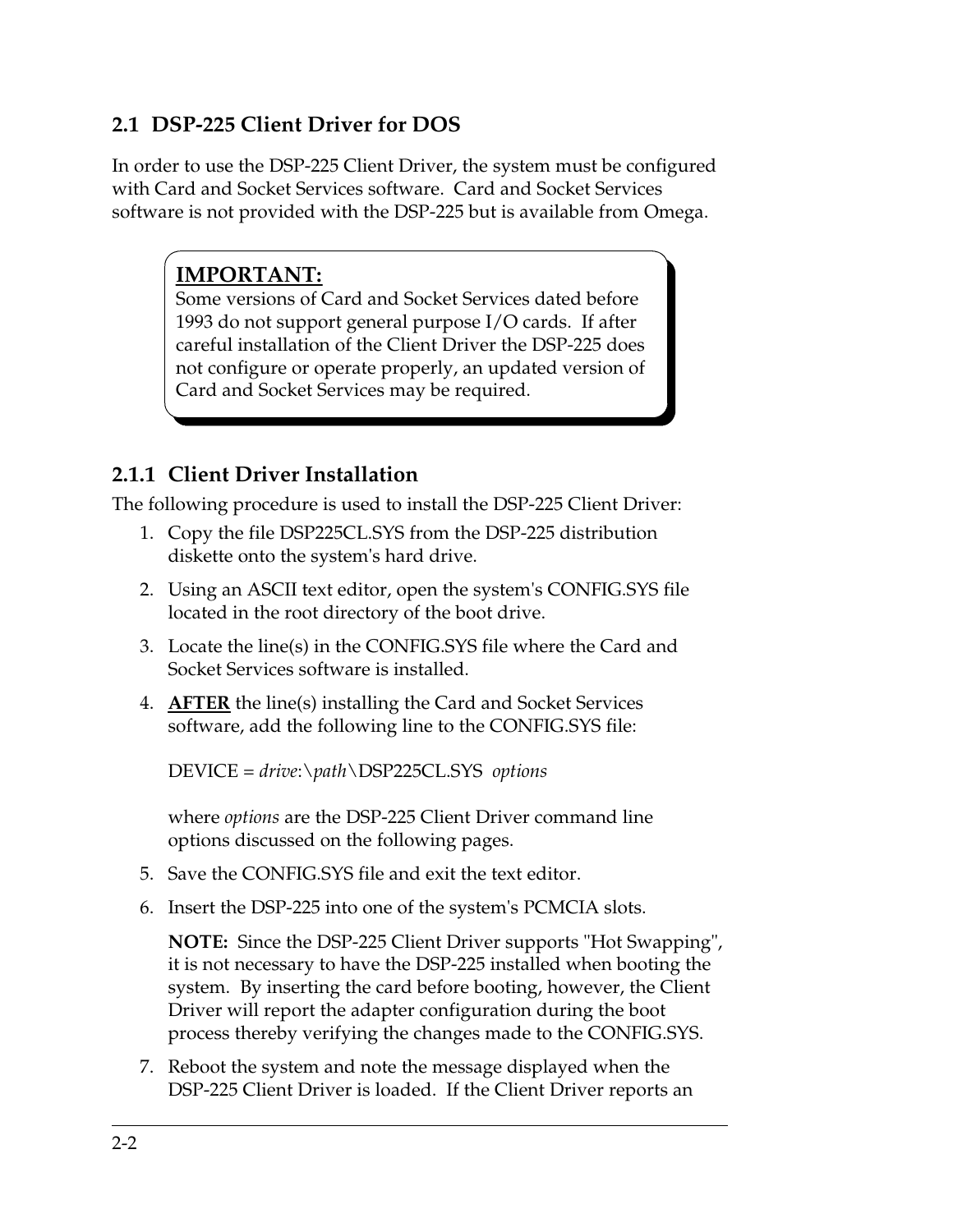"invalid command line option", correct the entry in the CONFIG.SYS file and reboot the system again. If the Client Driver reports "Card and Socket Services not found", a version of Card and Socket Services must be installed on the system or the DSP-225 Enabler program must be used to configure the adapter. If the Client Driver reports the desired adapter configuration, the installation process is complete and the DSP-225 may be removed and / or inserted from the system as desired. On each insertion into the PCMCIA socket, the DSP-225 will be automatically reconfigured according to the command line options.

### **2.1.2 Command Line Options**

The DSP-225 Client Driver accepts up to eight command line arguments from the user to determine the configuration of the DSP-225. If any arguments are provided, the Client Driver will attempt to configure any DSP-225s with the options specified in the order they are entered on the command line. Each argument must be enclosed in parenthesis and must be separated from other arguments by a **space** on the command line. Within each argument, any or all of the following parameters may be specified using a **comma (no spaces)** to separate each parameter:

- B*address* specifies a "block mode" base I/O address of the DSP-225 in hexadecimal. This address must reside on an even 16-byte (10H) boundary. This option **must** be omitted if using the *Dmode* option. If both the *Dmode* and B*address* options are omitted, a "block mode" base address will be assigned by Card and Socket Services.
- *Dmode* specifies a "COM" mode" base I/O address configuration for the DSP-225. The **D1** option configures the DSP-225 at COM1/COM3 (3F8 / 3E8), and the **D2** option configures the DSP-225 at COM2/COM4 (2F8 / 2E8). This option **must** be omitted if using the B*address* option. If both the *Dmode* and B*address* options are omitted, a "block mode" base address will be assigned by Card and Socket Services.
- I*irq* specifies the interrupt level (IRQ) of the DSP-225 in decimal. *irq* must be one of the following values: 3, 4, 5, 7, 9, 10, 11, 12, 14, 15, or 0 if no IRQ is desired. If this option is omitted, an interrupt level will be assigned by Card and Socket Services.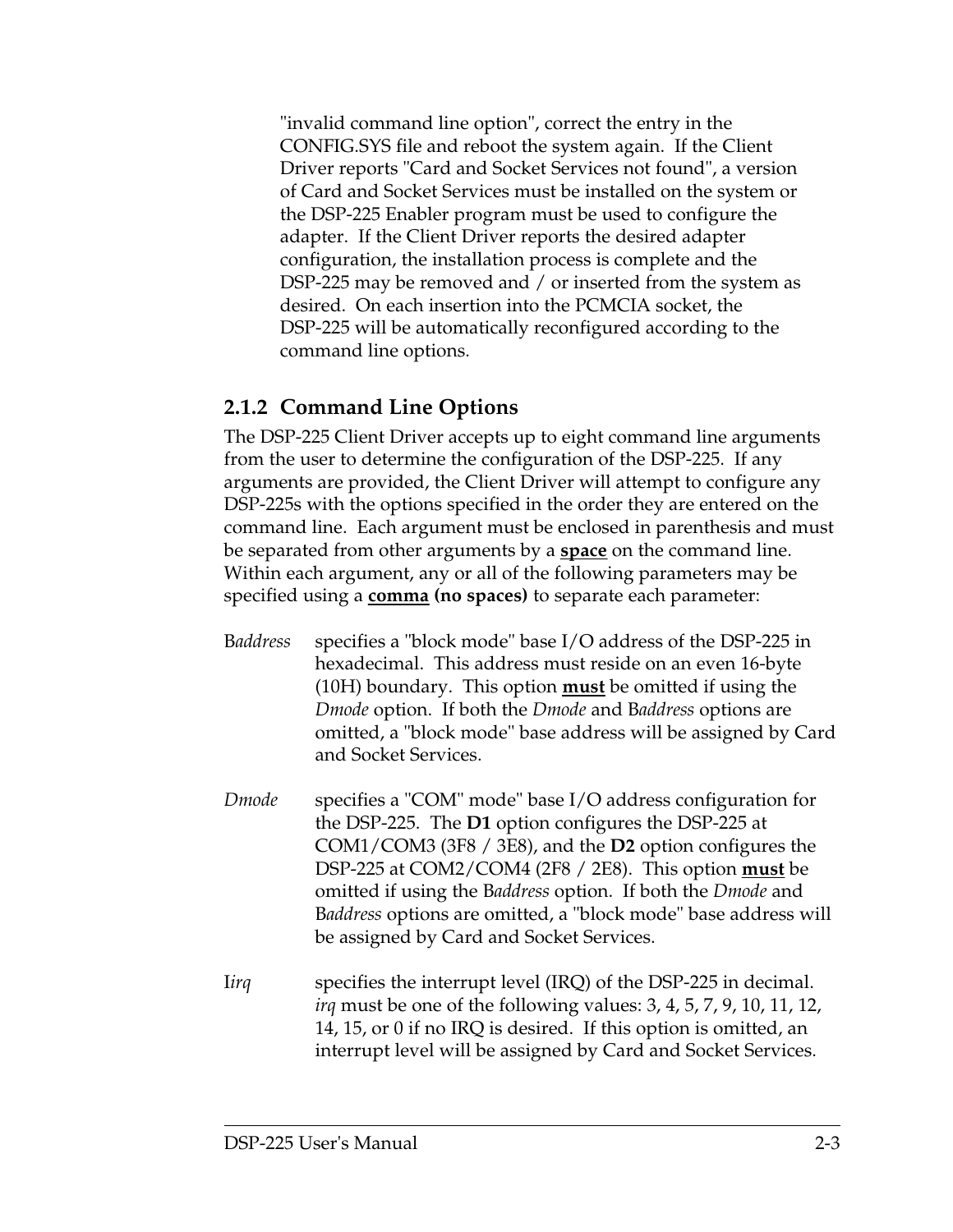- Ssocket specifies which PCMCIA socket the DSP-225 must be inserted into for this configuration argument to be used. *socket* must be in the range 0 - 15. If this option is omitted, the configuration argument will apply to DSP-225s inserted into any socket.
- *Odriver* specifies the output driver enable option for the RS-422/485 port. The DSP-225's RS-422/485 port may be configured for either full duplex or half duplex operation with this option. In half duplex mode, the RS-422/485 transmitter may be enabled and disabled via the RTS (request to send) or DTR (data terminal ready) signals. Both RTS and DTR are controlled through the Modem Control Register of the 16550. If this option is omitted, the default setting is the RS-422/485 port configured for full duplex operation with the RS-422/485 output drivers always enabled. See the **Hardware Information** section for more information.

| Option | RS-422/485 Output Drivers |
|--------|---------------------------|
| പി     | Always Enabled            |
| ΩĪ     | RTS Controlled            |
|        | DTR Controlled            |

Figure 3. DOS Client Output Enable Options.

- H instructs the client driver to enable the RTS-CTS modem control handshake for the RS-422/485 port. When modem control handshaking in enabled, the 16C550 UART's RTS and CTS signals are connected to the RS-422/485 auxiliary channel. The auxiliary channel may then be used for handshaking between the DSP-225's RS-422/485 port and a peripheral device. When modem control handshaking is disabled, the RTS and CTS signals from the 16C550 UART are looped back to each other. If this option is omitted, the default setting is RTS-CTS modem control handshake disabled. See the **Hardware Information** section for more information.
- U instructs the Client Driver to disable the DSP-225's interrupt status register and enable the Scratchpad registers of the individual UARTs. This option is only required in very rare cases where an application program requires access to the UART's Scratchpad register. If this option is omitted, the DSP-225's interrupt status register is enabled and the UARTs' Scratchpad registers are disabled.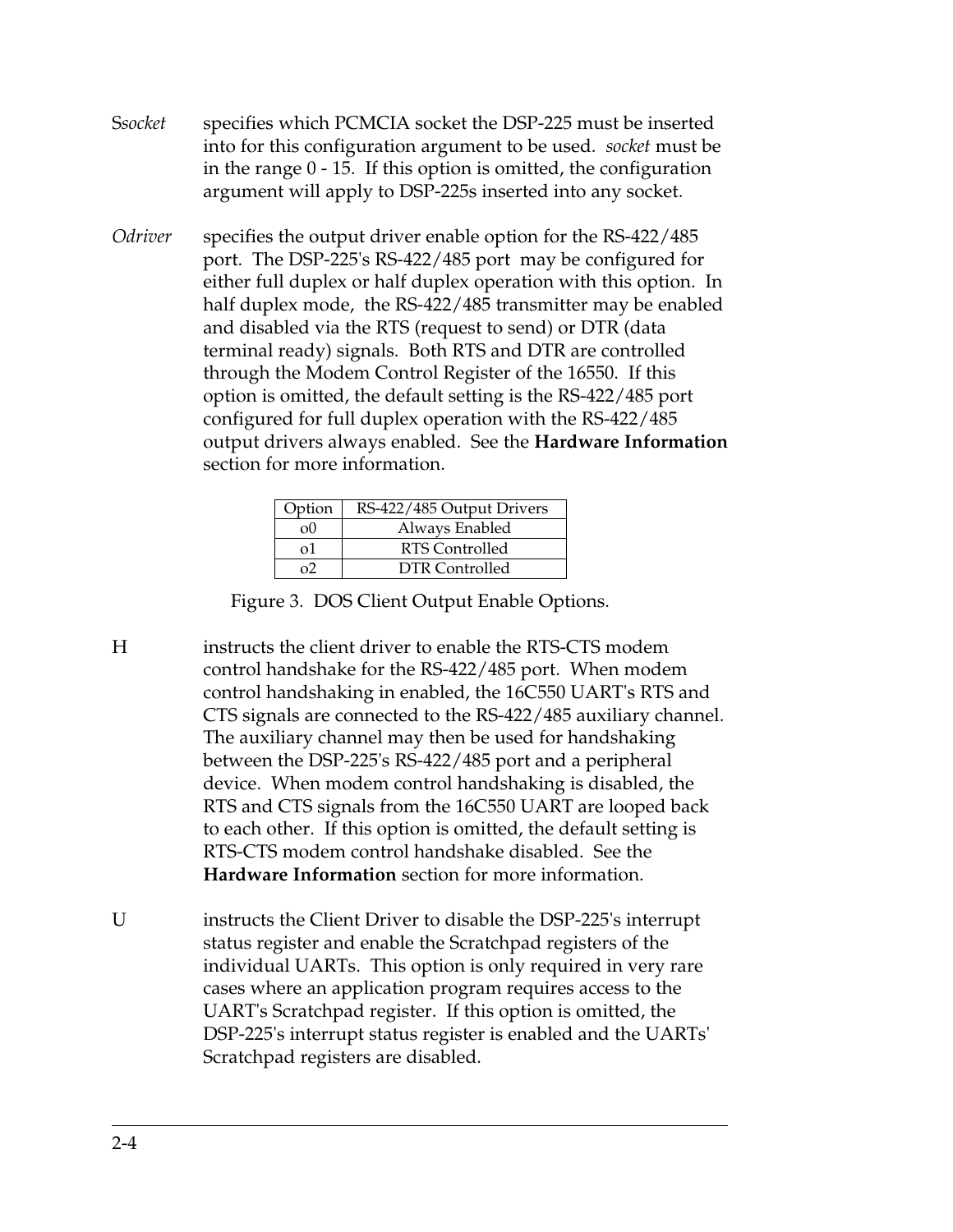- F instructs the Client Driver to switch the I/O locations of the RS-232 port and the RS-422/485 port.
	- RS-232 Port I/O = (base + 8h) (base + Fh), COM3/4
	- $RS-422/485$  Port I/O = (base) (base +7h), COM1,2

 By using 'F' option, the RS-422/485 port may be located at the lower I/O address location in the 'Block Mode' (or the lower COM Port number in the 'COM Mode'). This option moves the RS-232 port to the upper I/O address location in the 'Block Mode' (or the higher COM number in the 'COM Mode'). If this option is omitted, the DSP-225's RS-232 port is located at the lower I/O address location (or lower COM Port number).

#### 2.1.2.1 Example 1

DEVICE = C:\DSP-225\DSP225CL.SYS

In example 1, no command line arguments are specified. The Client Driver will configure a DSP-225 inserted into any socket in "block mode" with a base address and IRQ assigned by Card and Socket Services. The DSP-225's interrupt status register will be enabled, the RS-422/485 output drivers for the RS-422/485 port will always be enabled, RTS-CTS modem control handshaking will be disabled, and the RS-232 port will be located at the lower I/O address location.

#### 2.1.2.2 Example 2

DEVICE =  $C:\D{PSP-225\D{SP225CL.SYS (d1,f)}}$ 

In example 2, a single command line argument is provided. The Client Driver will attempt to configure a DSP-225 inserted into any socket in "COM mode" at COM1/COM3 and an IRQ assigned by Card and Socket Services. If address COM1 (3F8) or COM3 (3E8) are unavailable, the DSP-225 will not be configured. If the Client Driver can successfully configure the DSP-225, its interrupt status register will be enabled, the RS-422/485 output drivers for the RS-422/485 port will always be enabled, RTS-CTS modem control handshaking will be disabled, and the I/O locations of the RS-232 port and the RS-422/485 port will be switched (RS-422/485 port assigned COM1, RS-232 port assigned COM3).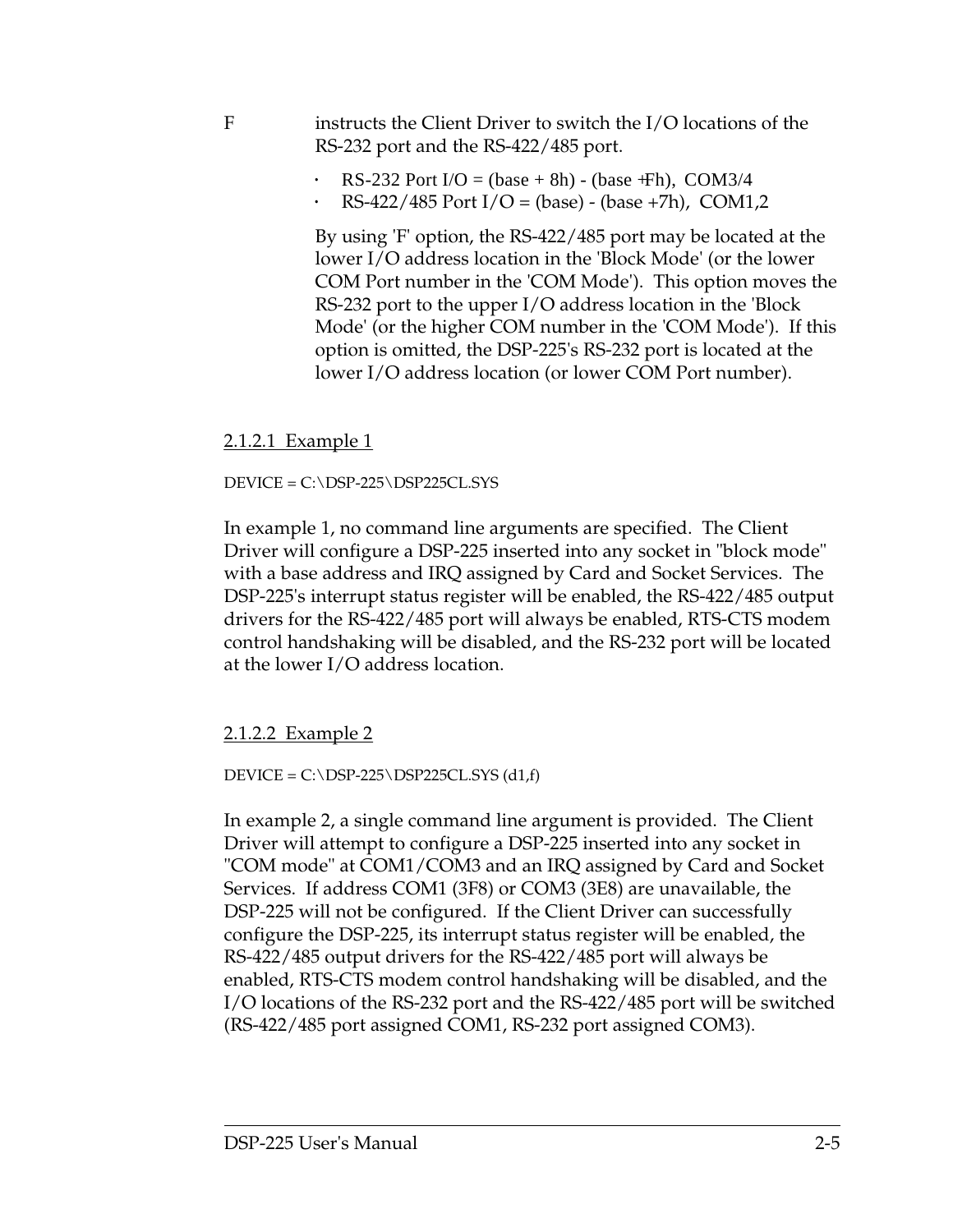#### 2.1.2.3 Example 3

#### DEVICE = C:\DSP-225\DSP225CL.SYS (s0,b300,i5,o2)

In example 3, a single command line argument is provided. The Client Driver will attempt to configure a DSP-225 inserted into socket 0 with a base address of 300H and IRQ 5. If address 300H or IRQ 5 is unavailable, the DSP-225 will not be configured. In addition, if a DSP-225 is inserted into any other socket, it will not be configured. If the Client Driver can successfully configure the DSP-225, its interrupt status register will be enabled, the RS-422/485 port output drivers will be enabled and disabled via the DTR signal, RTS-CTS modem control handshaking will be disabled, and the RS-232 port will be located at the lower I/O address location.

#### 2.1.2.4 Example 4

#### DEVICE = C:\DSP-225\DSP225CL.SYS (i5,h,u,b300)

In example 4, a single command line argument is provided. Because the parameter order is not significant, the Client Driver will attempt to configure a DSP-225 inserted into any socket with a base address of 300H and IRQ 5. If address 300H or IRQ 5 is unavailable, the DSP-225 will not be configured. If the Client Driver can successfully configure the DSP-225, its interrupt status register will be disabled (Scratchpad registers enabled), the RS-422/485 output drivers for the RS-422/485 port will always be enabled, RTS-CTS modem control handshaking will be enabled on the RS-422/485 port's auxiliary channel, and the RS-232 port will be located at the lower I/O address location.

#### 2.1.2.5 Example 5

DEVICE = C:\DSP-225\DSP225CL.SYS (b300,i5) (i10) ( )

In example 5, three command line arguments are provided. The Client Driver will first attempt to configure a DSP-225 inserted into any socket with a base address of 300H and IRQ 5. If address 300H or IRQ 5 is unavailable, the Client Driver will proceed to the second command line argument and attempt to configure the card with a base address assigned by Card and Socket Services and IRQ 10. If IRQ 10 is also unavailable, the Client Driver will proceed to the third command line argument and attempt to configure the DSP-225 with a base address and an IRQ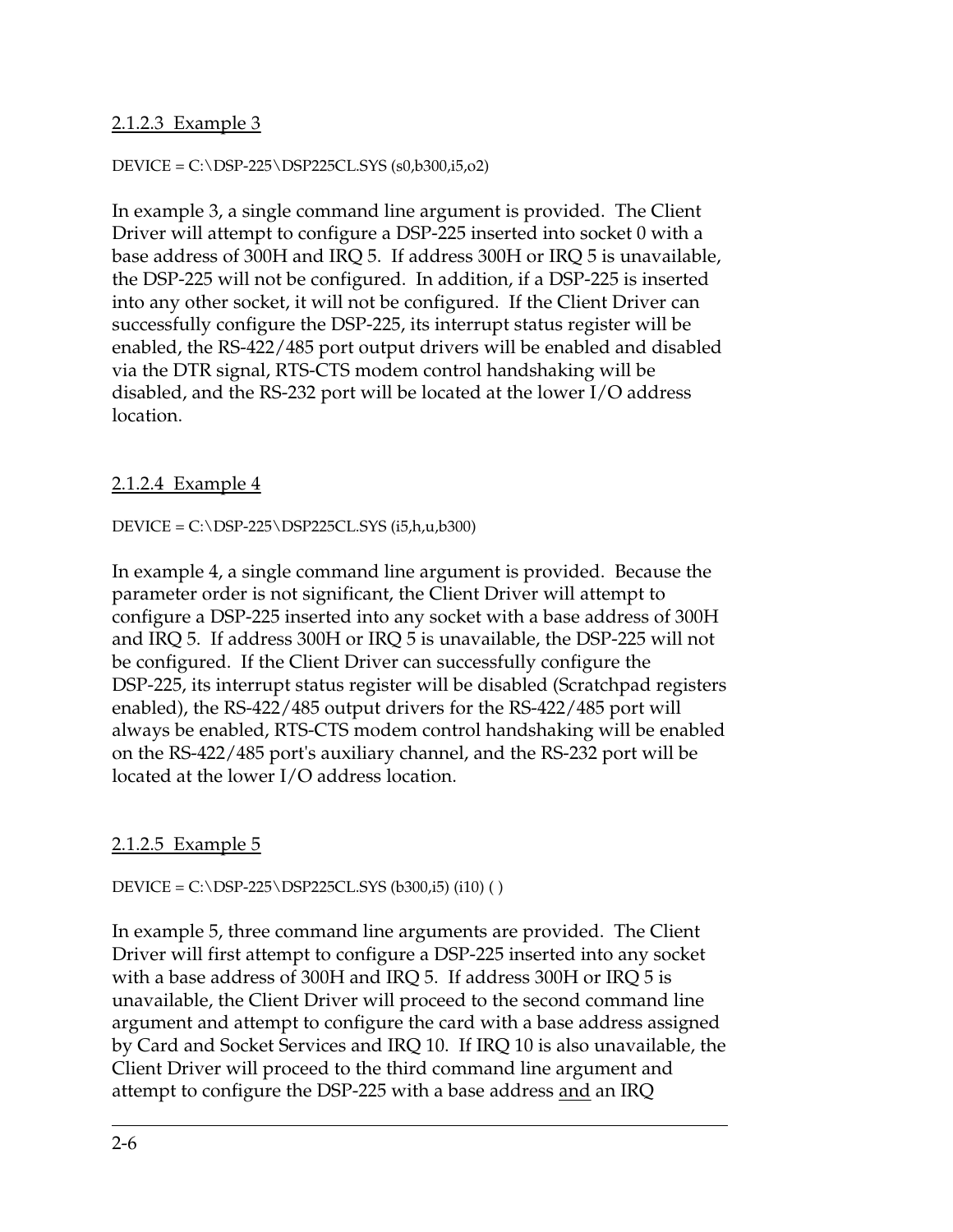assigned by Card and Socket Services. If the Client Driver can successfully configure the DSP-225, its interrupt status register will be enabled, the RS-422/485 output drivers for the RS-422/485 port will always be enabled , and RTS-CTS modem control handshaking will be disabled.

2.1.2.6 Example 6

 $DEVICE = C:\DBP-225\DBP225CL.SYS (b300,i5)$  ( ) (i10)

In example 6, the three command line arguments of example 5 have been rearranged. The Client Driver will first attempt to configure a DSP-225 inserted into any socket with a base address of 300H and IRQ 5. If address 300H or IRQ 5 is unavailable, the Client Driver will proceed to the second command line argument and attempt to configure the card with a base address and IRQ assigned by Card and Socket Services. Since the second command line argument includes all available address and IRQ resources, the third command line argument will never be reached by the Client Driver. It is the user's responsibility to place the command line arguments in a logical order.

2.1.2.7 Example 7

DEVICE = C:\DSP-225\DSP225CL.SYS (s0,b300,i5) (s1,b340,i10)

The type of configuration shown in example 7 may be desirable in systems where more than one DSP-225 is to be installed. In this example, the Client Driver will attempt to configure a DSP-225 inserted into socket 0 with a base address of 300H and IRQ 5. If the DSP-225 is inserted into socket 1, the Client Driver will attempt to configure it with base address 340H and IRQ 10. This allows the user to force the DSP-225's address and IRQ settings to be socket specific which may simplify cable connections and software development. As in the previous examples, however, if the requested address or interrupt resources are not available, the DSP-225 will not be configured.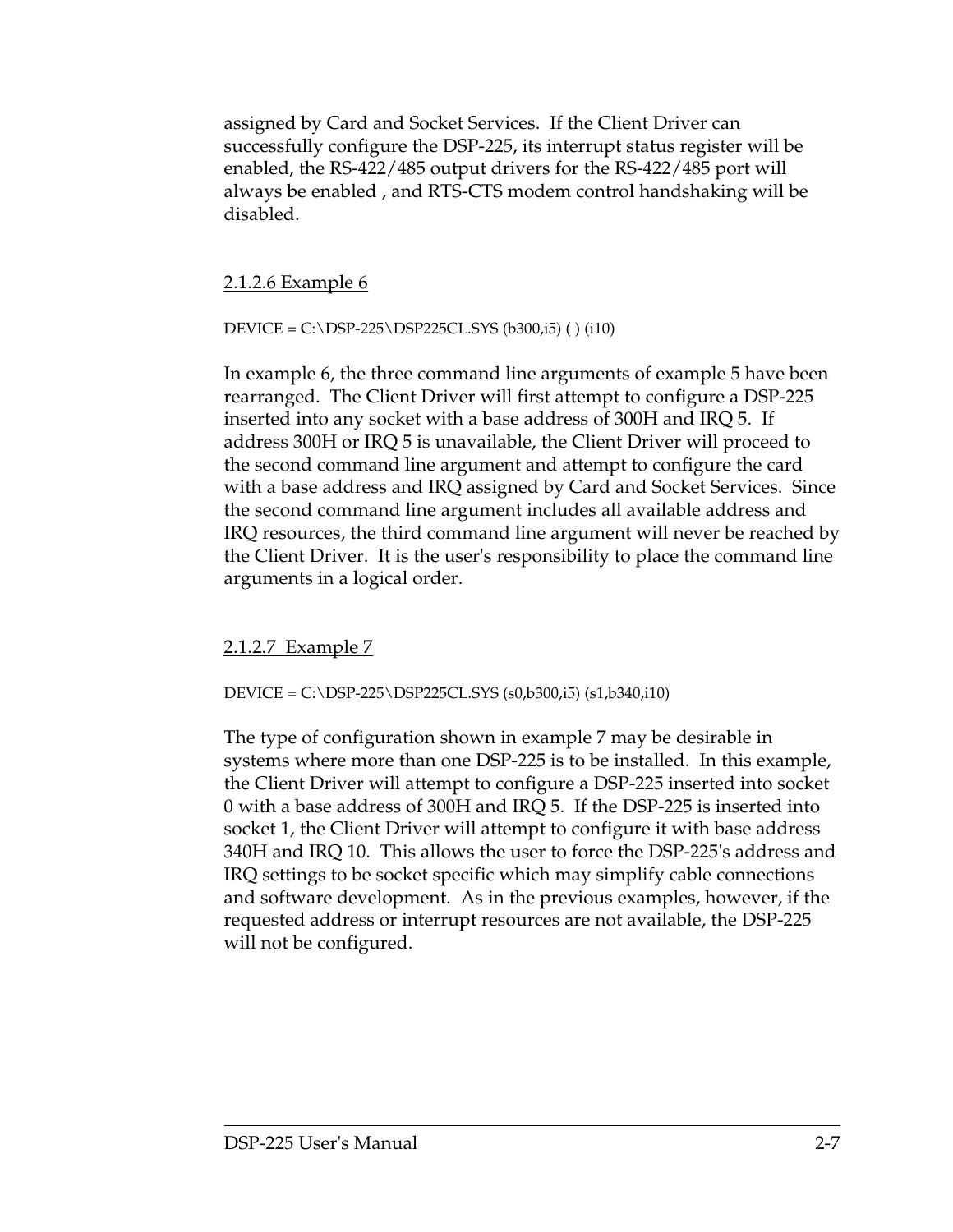#### **2.1.3 Common Problems**

#### **Generic Client Drivers:**

Many Card and Socket Services packages include a generic client driver (or SuperClient) which configures standard I/O devices. If one of these generic client drivers is installed, it may configure the DSP-225 causing the DSP-225 client driver to fail installation. In these cases, the user should do one of the following:

- 1. modify the operation of the generic client driver to disable the configuration of modem/serial port cards. Consult the Card and Socket Services documentation for availability and details of this feature.
- 2. place the DSP-225 client driver before the generic client driver in the CONFIG.SYS.

#### **Available Resources:**

One function of the Card and Socket Services software is to track which system resources (memory addresses, I/O addresses, IRQs, etc.) are available for assignment to inserted PCMCIA cards. Sometimes, however, the Card Services software assumes or incorrectly determines that a particular resource is used when it is actually available. Most Card and Socket Services generate a resource table in a file (typically in the form of an .INI file) which the user can modify to adjust the available system resources. Consult the Card and Socket Services documentation for availability and details of this feature.

#### **Multiple Configuration Attempts:**

Some Card and Socket Services have a setting which aborts the configuration process after a single configuration failure (such as a request for an unavailable resource). The user should change this setting to allow for multiple configuration attempts. Consult the Card and Socket Services documentation for availability and details of this feature.

#### **Older Versions of Card and Socket Services:**

Some versions of Card and Socket Services dated before 1993 do not support general purpose I/O cards. If after careful installation of the Client Driver the DSP-225 does not configure or operate properly, an updated version of Card and Socket Services may be required. Card and Socket Services software is available from Omega.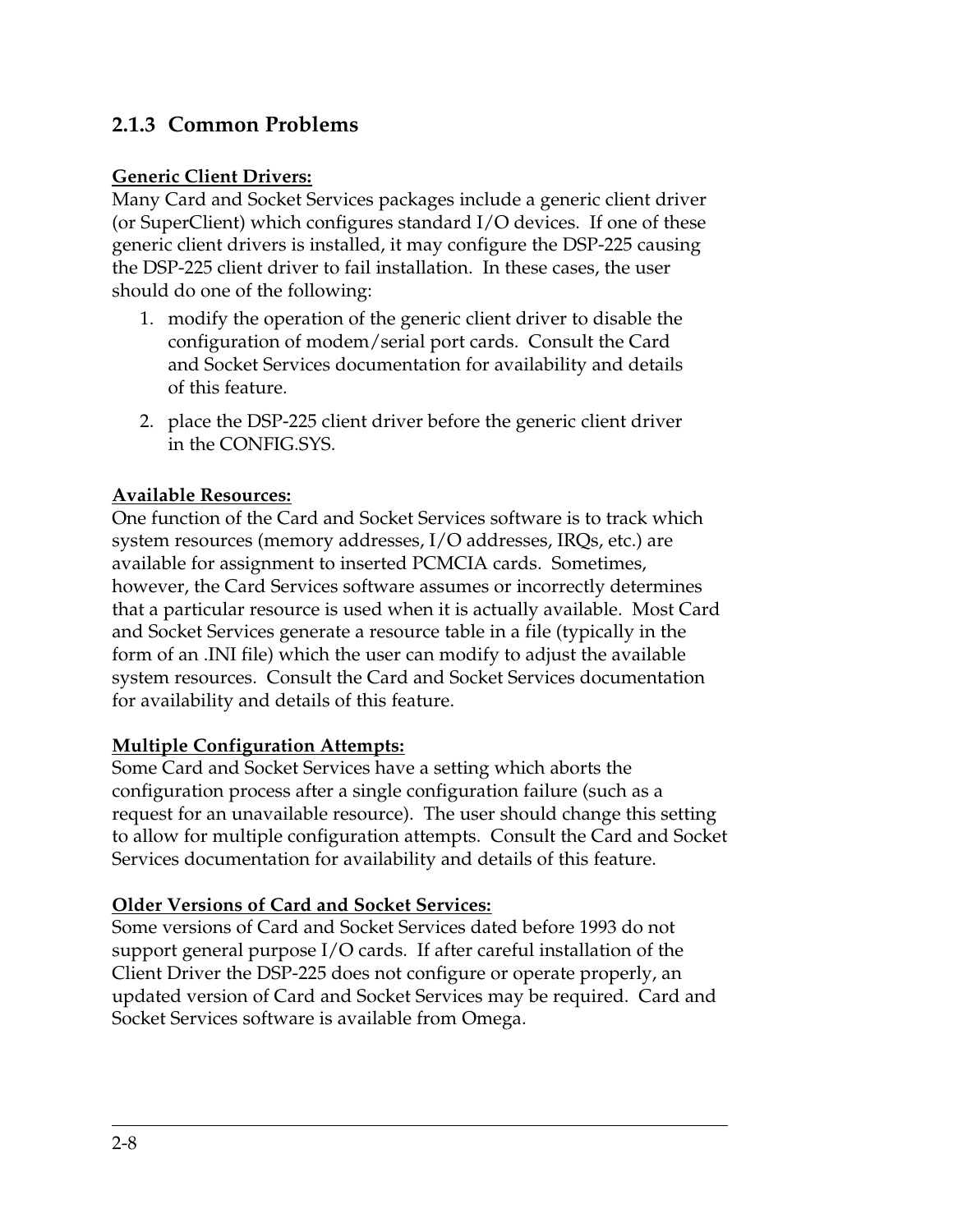### **2.2 DSP-225 Enabler for DOS**

For systems that are not operating PCMCIA Card and Socket Services software, the DSP-225 DOS Enabler may be used to enable and configure the adapter. This Enabler, DSP225EN.EXE, will operate on any DOS system using an Intel 82365SL or PCIC compatible PCMCIA host adapter including the Cirrus Logic CL-PD6710 / 6720, the VLSI VL82C146, and the Vadem VG-365 among others.

### **IMPORTANT:**

In order to use the DSP-225 Enabler for DOS, the system MUST NOT be configured with Card and Socket Services software. If a Card and Socket Services software is installed, the DSP-225 Enabler may interfere with its operation and with the device(s) it controls.

The DSP-225 Enabler does not support automatic configuration of adapters upon insertion, more commonly referred to as "Hot Swapping". This means the adapter must be installed in one of the system's PCMCIA sockets before executing DSP225EN.EXE. If more than one adapter is installed in a system, the Enabler must be executed separately for each adapter. Furthermore, DSP225EN.EXE should be executed to release the resources used by the adapter before it is removed from the PCMCIA socket. Since PCMCIA adapters do not retain their configuration after removal, any adapter that is removed from the system must be reconfigured with the Enabler after re-inserting it into a PCMCIA socket.

### **IMPORTANT:**

The Enabler requires a region of high DOS memory when configuring a DSP-225. This region is 1000H bytes (4KB) long and by default begins at address D0000H (the default address may be changed using the "W" option). If a memory manager such as EMM386, QEMM, or 386Max is installed on the system, this region of DOS memory must be excluded from the memory manager's control. Consult the documentation provided with the memory manager software for instructions on how to exclude this memory region.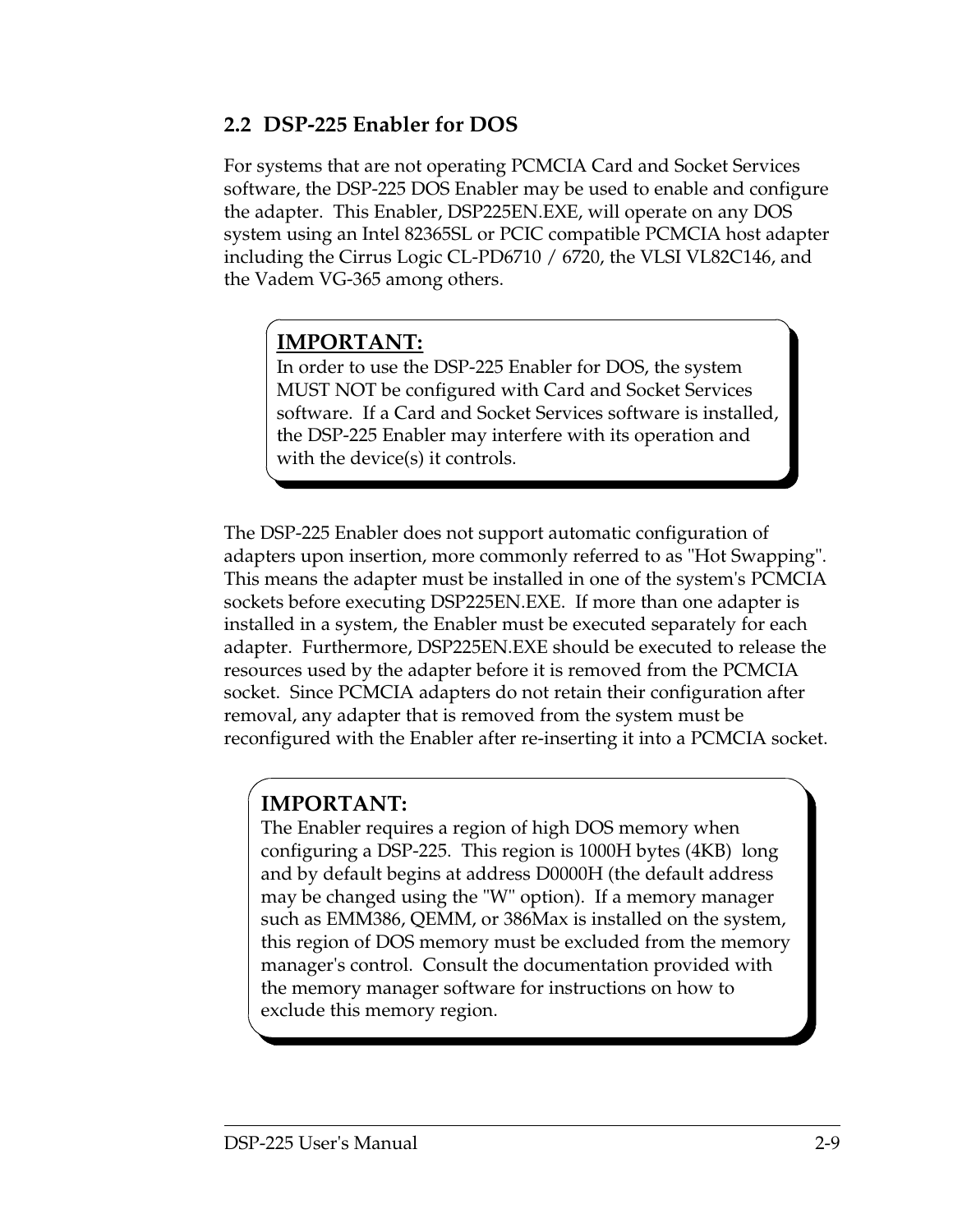### **2.2.1 Command Line Options**

To configure a DSP-225 in the system, the Enabler requires one command line argument from the user to determine the configuration of the card. This argument must be enclosed in parenthesis and within the argument, any or all of the following parameters may be specified using a **comma (no spaces)** to separate each parameter:

- Ssocket specifies which PCMCIA socket the DSP-225 must be inserted into for this configuration argument to be used. *socket* must be in the range 0 - 15. This option is always required.
- B*address* specifies a "block mode" base I/O address of the DSP-225 in hexadecimal. This address must reside on an even 16-byte (10H) boundary. Specify only **one** of the following three options: B*address*, *Dmode*, or 'R'. Use of one of theses options is **always** required.
- *Dmode* specifies a "COM" mode" base I/O address configuration for the DSP-225. The 'D1' option configures the DSP-225 at COM1/COM3 (3F8 / 3E8), and the 'D2' option configures the DSP-225 at COM2/COM4 (2F8 / 2E8). Specify only **one** of the following three options: B*address*, *Dmode*, or 'R'. Use of one of theses options is **always** required.
- I*irq* specifies the interrupt level (IRQ) of the DSP-225 in decimal. *irq* must be one of the following values: 3, 4, 5, 7, 9, 10, 11, 12, 14, 15, or 0 if no IRQ is desired. This option is required if the 'R' option is not used.
- W*address* specifies the base address of the memory window required to configure the DSP-225. Set *address* = D0 for a memory window at segment D000, *address* = D8 for a memory window at segment D800, etc. Valid settings for *address* are C8, CC, D0, D4, D8, and DC. If this option is omitted, a memory window at segment D000 will be used.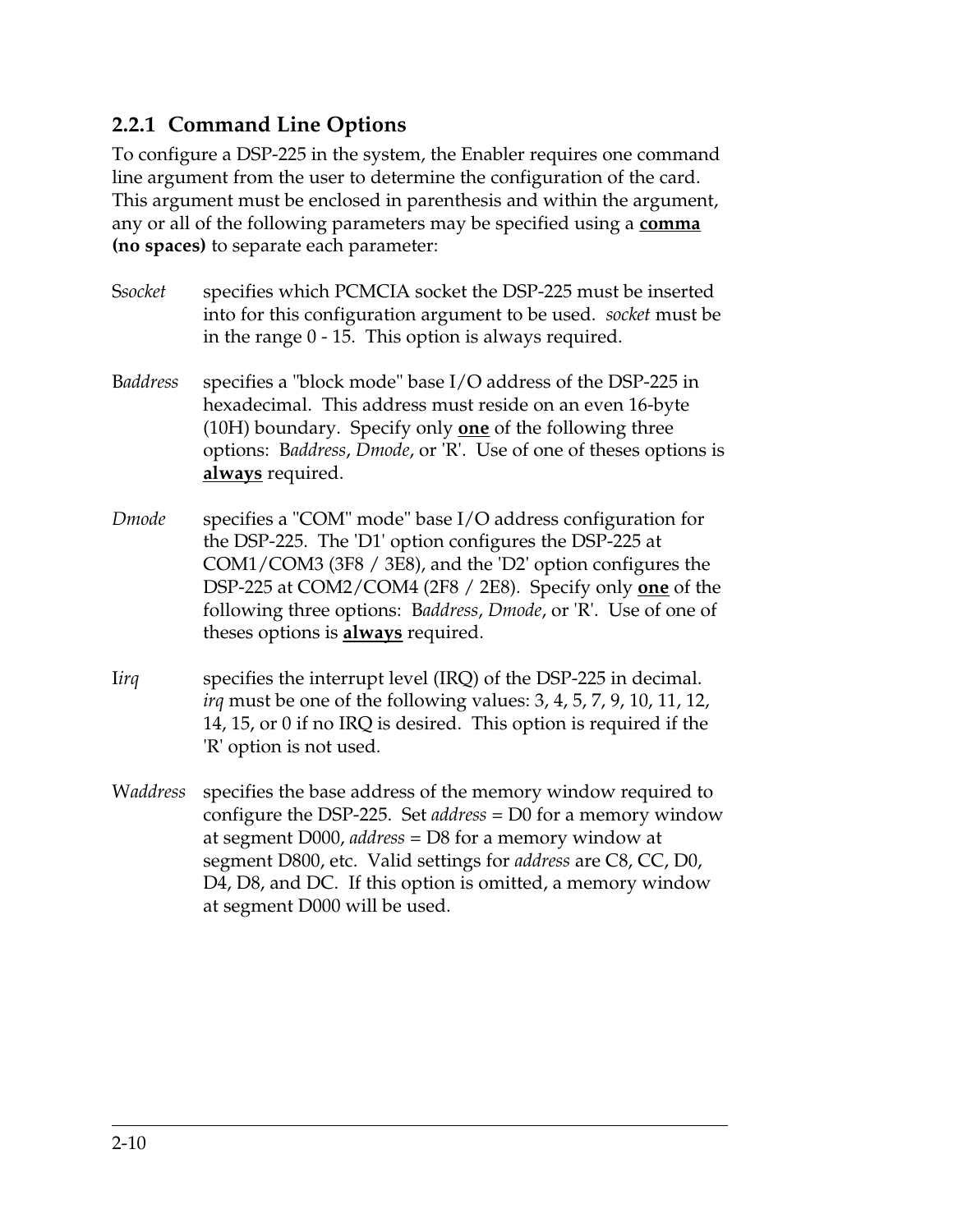*Odriver* specifies the output driver enable option for the RS-422/485 port. The DSP-225's RS-422/485 port may be configured for either full duplex or half duplex operation with this option. In half duplex mode, the RS-422/485 transmitter may be enabled and disabled via the RTS (request to send) or DTR (data terminal ready) signals. Both RTS and DTR are controlled through the Modem Control Register of the 16550. If this option is omitted, the default setting is the RS-422/485 port configured for full duplex operation with the RS-422/485 output drivers always enabled. See the **Hardware Information** section for more information.

| Option   | RS-422/485 Output Drivers |  |  |
|----------|---------------------------|--|--|
| $\Omega$ | Always Enabled            |  |  |
| ი1       | RTS Controlled            |  |  |
|          | DTR Controlled            |  |  |

Figure 4. DOS Enabler Output Enable Options.

- H instructs the enabler to enable the RTS-CTS modem control handshake for the RS-422/485 port. When modem control handshaking in enabled, the 16C550 UART's RTS and CTS signals are connected to the RS-422/485 auxiliary channel. The auxiliary channel may then be used for handshaking between the DSP-225's RS-422/485 port and a peripheral device. When modem control handshaking is disabled, the RTS and CTS signals from the 16C550 UART are looped back to each other. If this option is omitted, the default setting is RTS-CTS modem control handshake disabled. See the **Hardware Information** section for more information.
	- U instructs the enabler to disable the DSP-225's interrupt status register and enable the Scratchpad registers of the individual UARTs. This option is only required in very rare cases where an application program requires access to the UART's Scratchpad register. If this option is omitted, the DSP-225's interrupt status register is enabled and the UARTs' Scratchpad registers are disabled.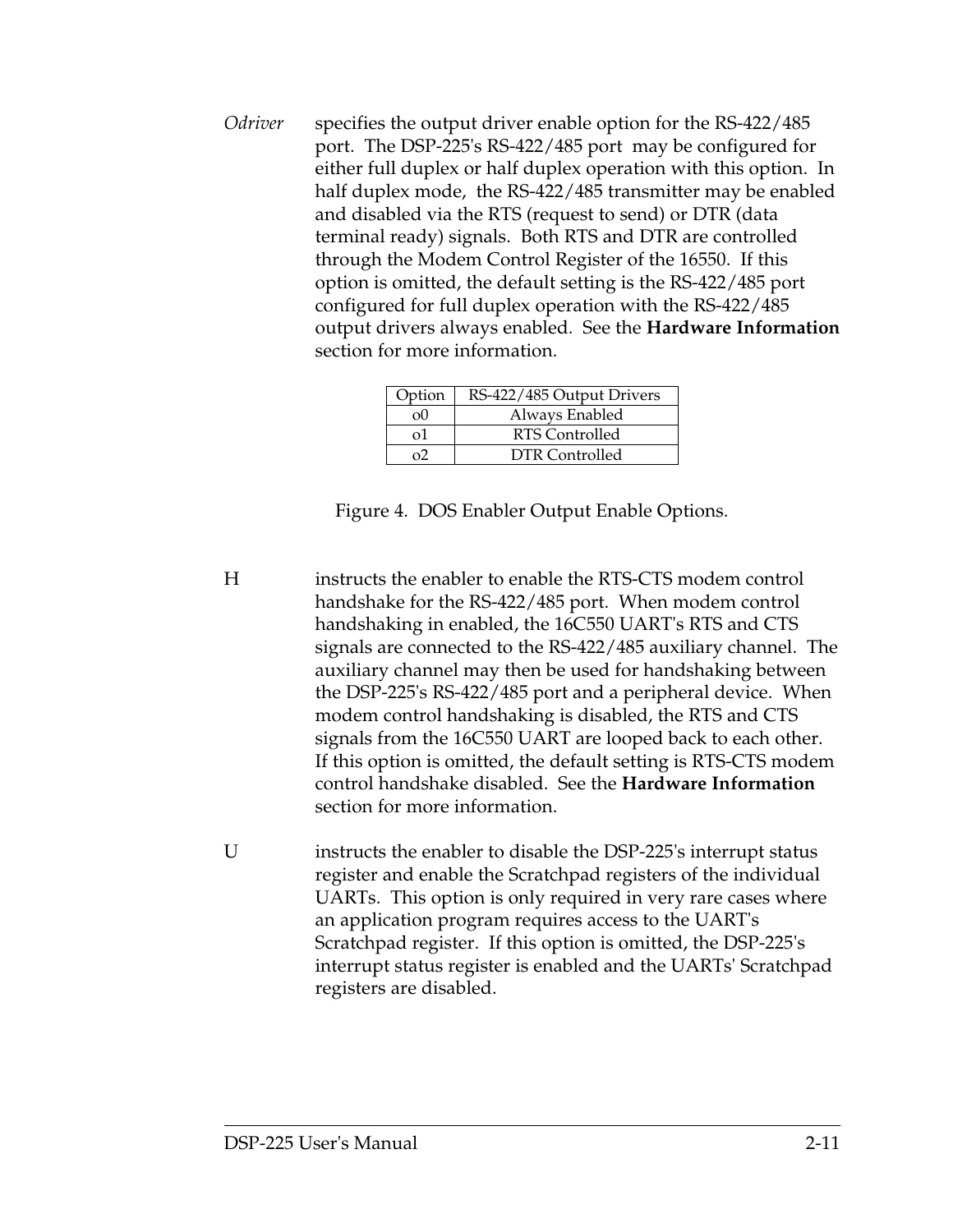- F instructs the enabler to switch the I/O locations of the RS-232 port and the RS-422/485 port.
	- RS-232 Port I/O = (base + 8h) (base + Fh), COM3/4
	- RS-422/485 Port I/O = (base) (base +7h), COM1,2

 By using 'F' option, the RS-422/485 port may be located at the lower I/O address location in the 'Block Mode' (or the lower COM Port number in the 'COM Mode'). This option moves the RS-232 port to the upper I/O address location in the 'Block Mode' (or the higher COM number in the 'COM Mode'). If this option is omitted, the DSP-225's RS-232 port is located at the lower I/O address location (or lower COM Port number).

Before removing a DSP-225 from its PCMCIA socket, the Enabler should be executed to free the system resources allocated when the card was installed. For this operation the Enabler provides on additional command line option:

R instructs the enabler to release the resources previously allocated to the DSP-225. When the 'R' option is used, any settings specified by the 'B', 'D', 'I', 'O', 'H', 'U' and 'F' options are ignored.

#### 2.2.1.1 Example 1

#### DSP225EN.EXE

In example 1, no command line argument is specified. The Enabler will report an error and display the proper usage of the command.

#### 2.2.1.2 Example 2

#### DSP225EN.EXE (s0,b300,i5)

In example 2, the Enabler will configure the DSP-225 in socket 0 with a base address of 300H and IRQ 5 using a configuration memory window at segment D000. The DSP-225's interrupt status register will be enabled, the output drivers for the RS-422/485 port will always be enabled, RTS-CTS modem control handshaking will be disabled, and the RS-232 port will be located at the lower I/O address location.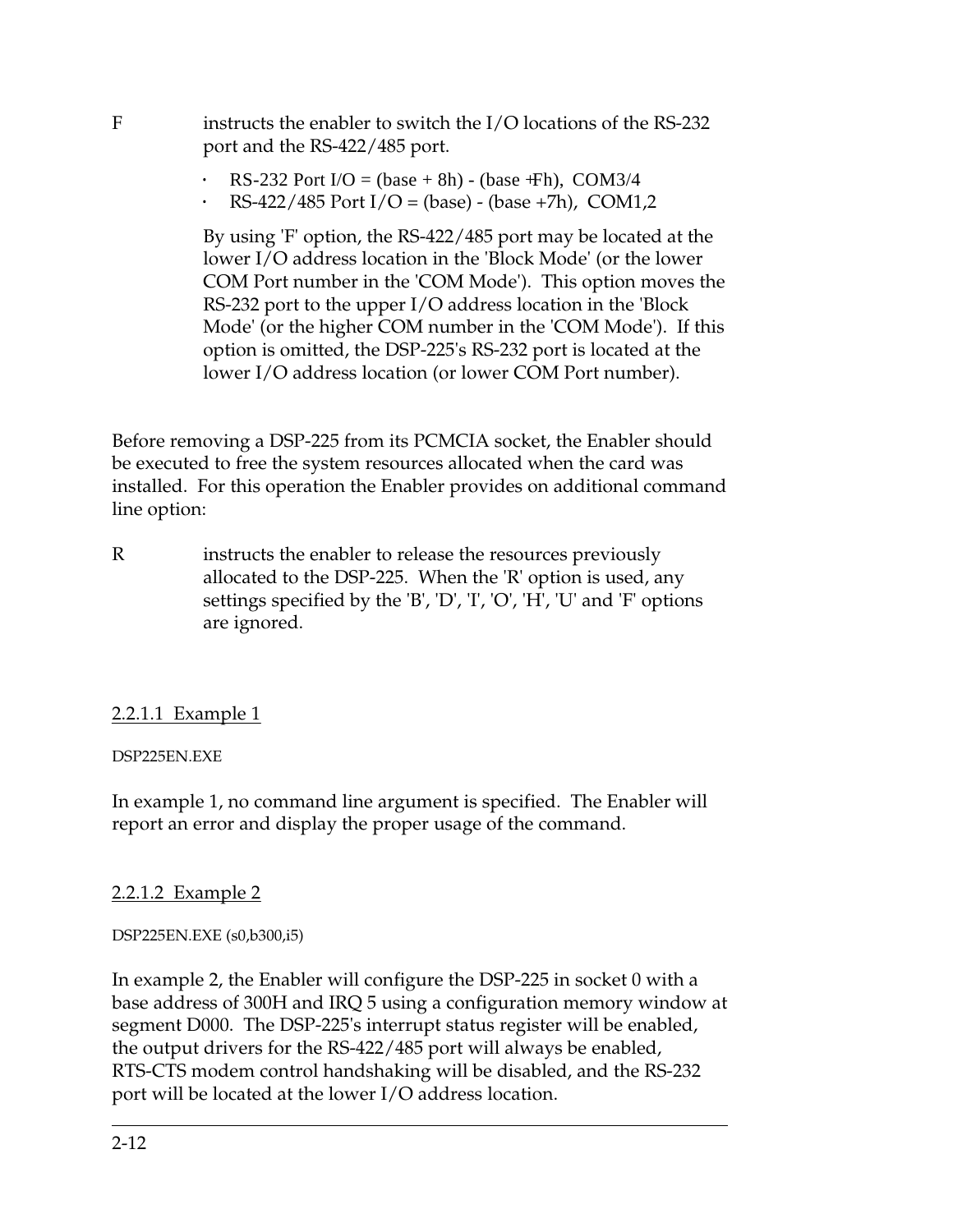2.2.1.3 Example 3

#### DSP225EN.EXE (i10,h,u,b340,s1)

In example 3, the Enabler will configure the DSP-225 in socket 1 with a base address of 340H and IRQ 10 using a configuration memory window at segment D000. The DSP-225's interrupt status register will be disabled (Scratchpad registers enabled), the output drivers for the RS-422/485 port will always be enabled, RTS-CTS modem control handshaking will be enabled on the RS-422/485 port's auxiliary channel, and the RS-232 port will be located at the lower I/O address location.

#### 2.2.1.4 Example 4

#### DSP225EN.EXE (s0,b300,i3,wd8)

In example 4, the Enabler will configure the DSP-225 in socket 0 with a base address of 300H and IRQ 3 using a configuration memory window at segment D800. The DSP-225's interrupt status register will be enabled, the output drivers for the RS-422/485 port will always be enabled, RTS-CTS modem control handshaking will be disabled, and the RS-232 port will be located at the lower I/O address location.

2.2.1.5 Example 5

#### DSP225EN.EXE (s1,d2,i3,f,o1)

In example 4, the Enabler will configure the DSP-225 in socket 1 in "COM mode" at COM2/COM4 and IRQ 3. The DSP-225's interrupt status register will be enabled, the output drivers for the RS-422/485 port will be enabled and disabled via the RTS signal , RTS-CTS modem control handshaking will be disabled, and the I/O locations of the RS-232 port and the RS-422/485 port will be switched (RS-422/485 port assigned COM2, RS-232 port assigned COM4).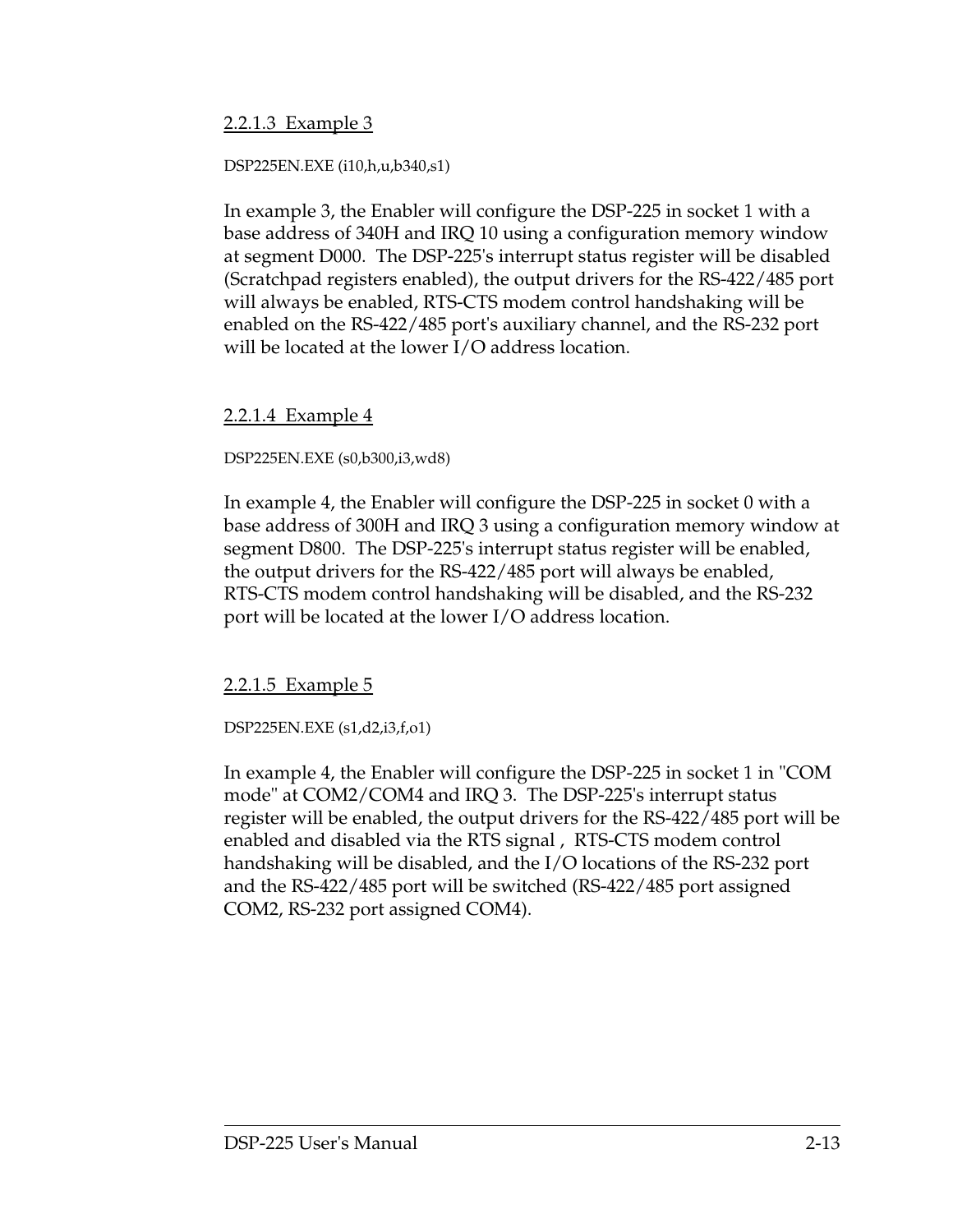#### 2.2.1.6 Example 6

#### DSP225EN.EXE (s0,b300,i5,r)

In example 6, the Enabler will release the configuration used by the DSP-225 in socket 0 using a configuration memory window at segment D000. The base address and IRQ parameters are ignored and may be omitted.

2.2.1.7 Example 7

DSP225EN.EXE (s1,r,wcc)

In example 7, the Enabler will release the configuration used by the DSP-225 in socket 1 using a configuration memory window at segment CC00.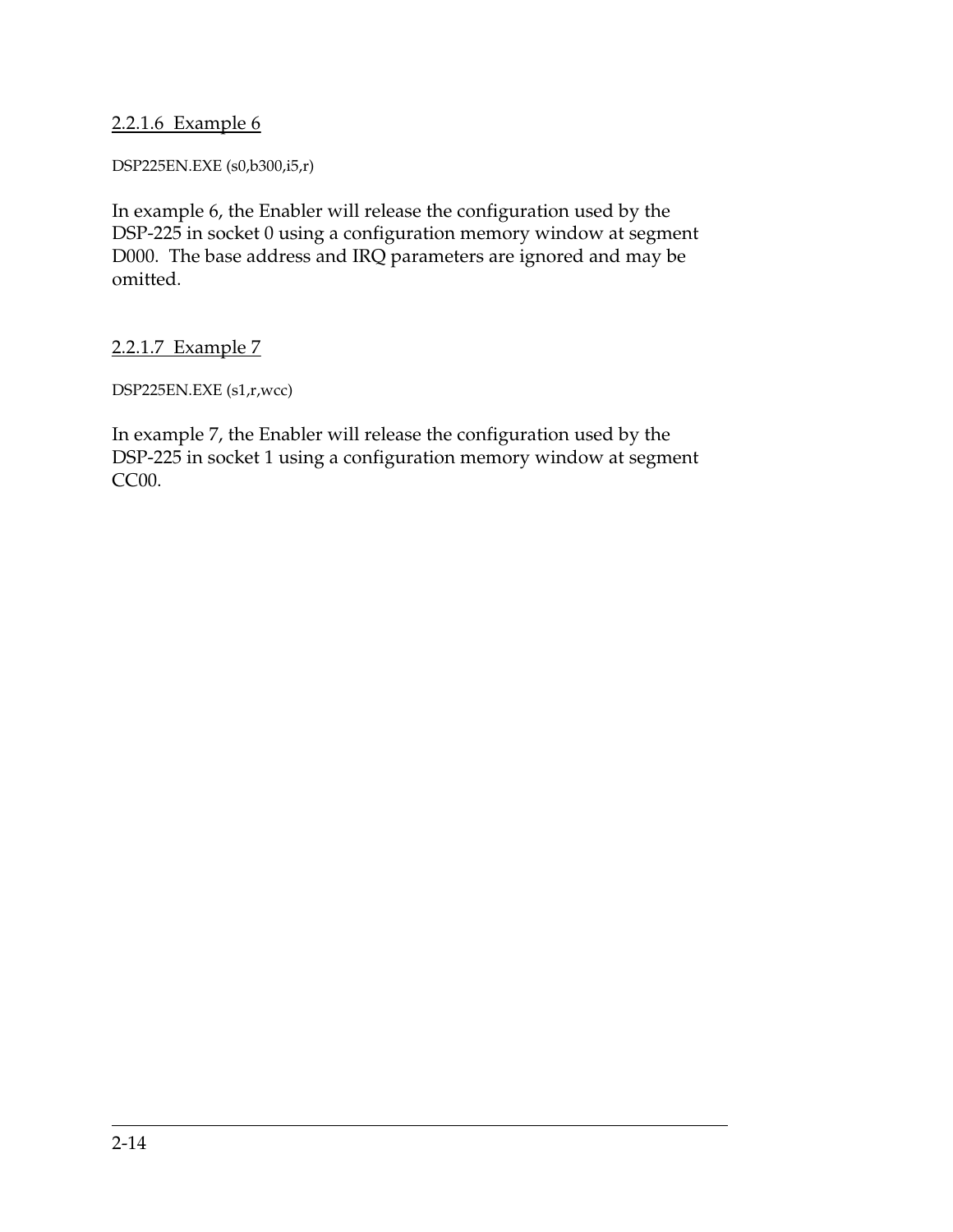### **2.2.2 Common Problems**

#### **Memory Range Exclusion:**

The Enabler requires a region of high DOS memory when configuring a DSP-225. This region is 1000H bytes (4KB) long and by default begins at address D0000H (the default address may be changed using the "W" option). If a memory manager such as EMM386, QEMM, or 386Max is installed on the system, this region of DOS memory must be excluded from the memory manager's control. Consult the documentation provided with the memory manager software for instructions on how to exclude this memory region.

Furthermore, some systems use the high memory area for BIOS shadowing to improve overall system performance. In order for the Enabler to operate, any BIOS shadowing must be disabled in the address range specified for the configuration window. BIOS shadowing can usually be disabled through the system's CMOS setup utility.

#### **Socket Numbers:**

The Enabler requires the DSP-225's socket number to be specified on the command line and the DSP-225 must be inserted into the socket before the Enabler is invoked. Some vendors number their sockets from 1 to N while other vendors number their sockets from 0 to N-1. For the DSP-225 Enabler, the lowest socket number in the system is designated socket 0.

#### **Card and Socket Services Software:**

In order to use the DSP-225 Enabler for DOS, the system MUST NOT be configured with Card and Socket Services software. If a Card and Socket Services software is installed, the DSP-225 Enabler may interfere with its operation and with the device(s) it controls. For systems configured with Card and Socket Services, the DSP-225 Client Driver is the recommended method of configuration.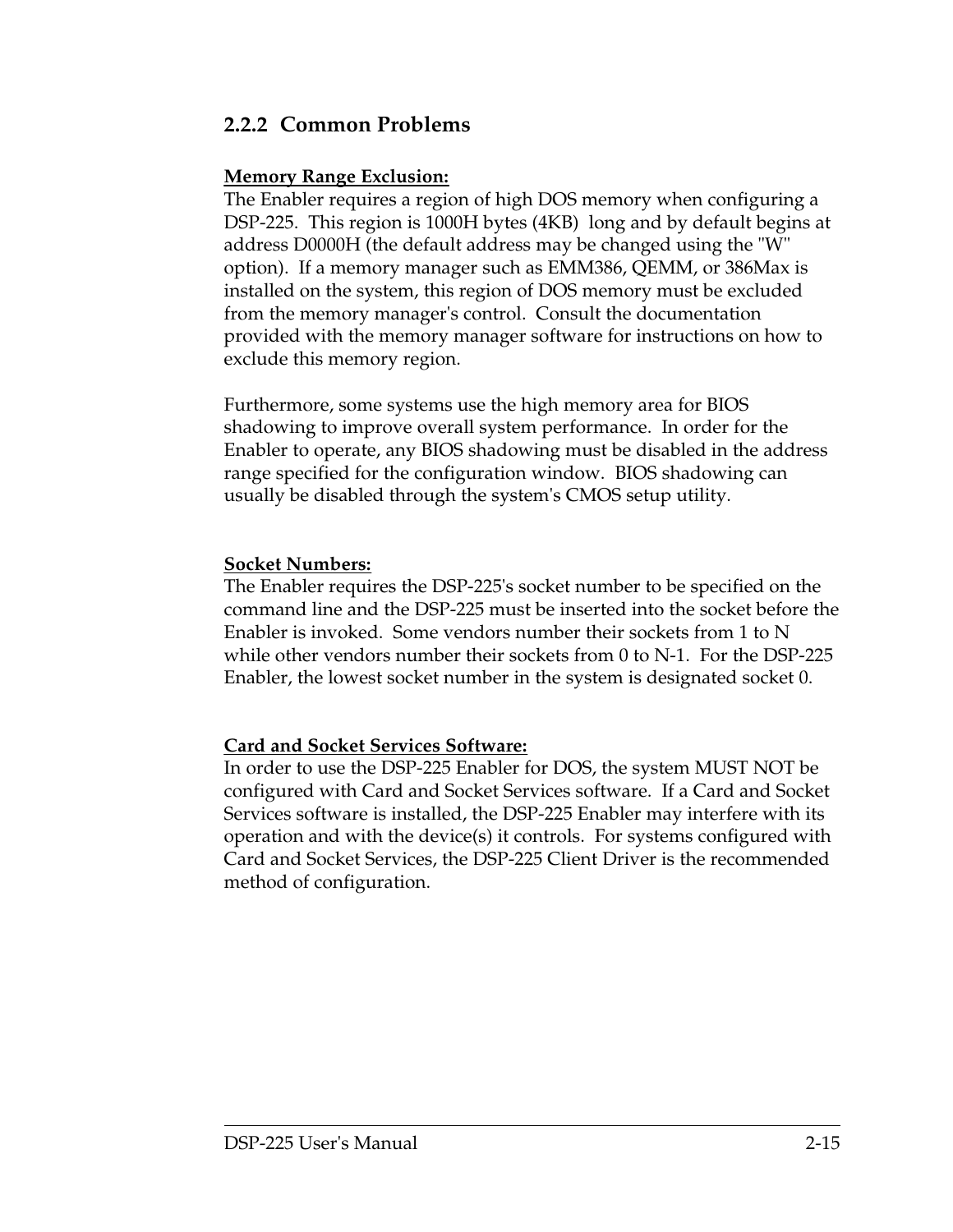(This page intentionally left blank.)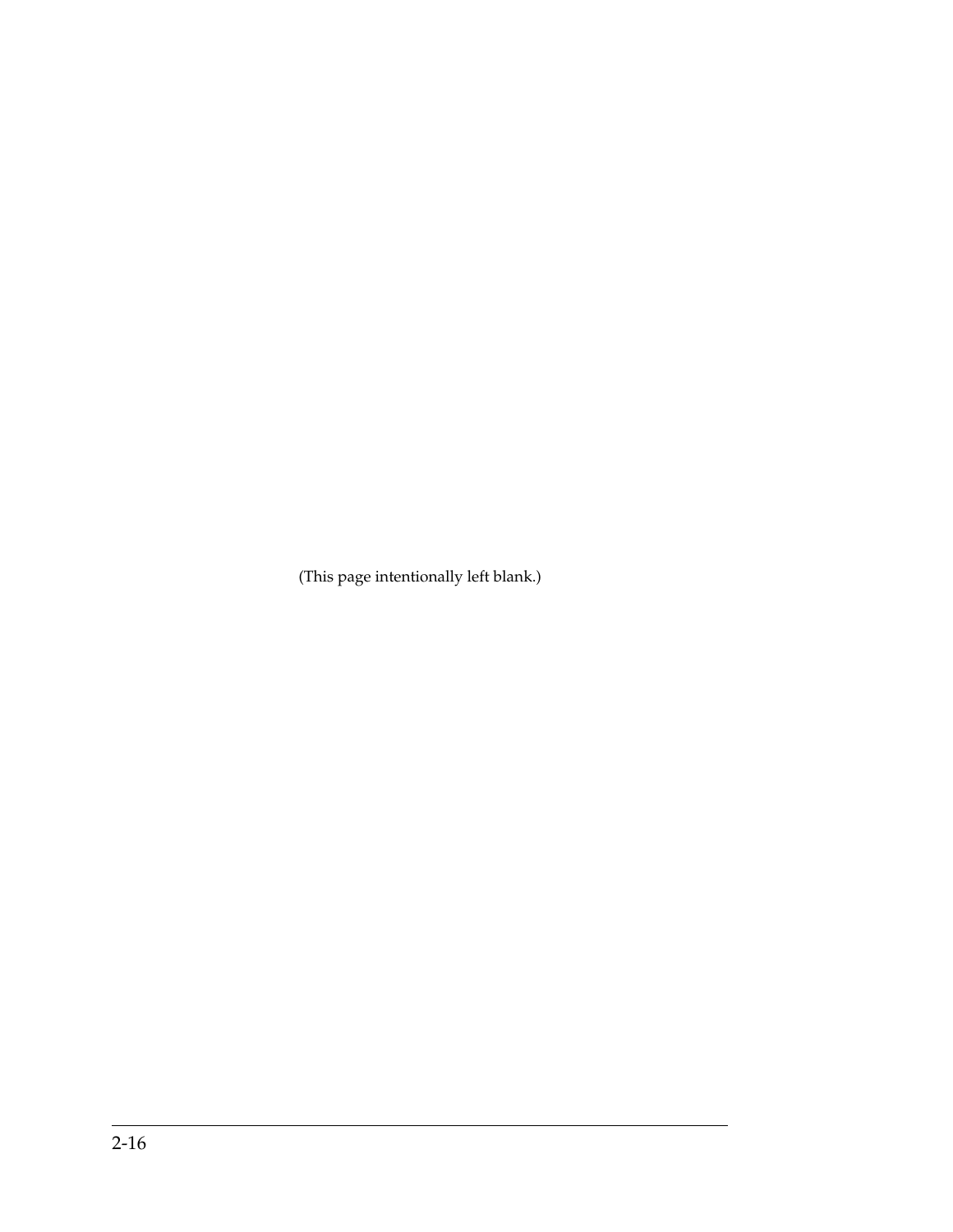# **3. Windows 95 Installation**

To allow easy configuration of the DSP-225, a Windows 95 **"INF"** configuration file has been written for the hardware. This configuration file supports the DSP-225 in both addressing modes: block mode and "com" mode. Additionally, the RTS-CTS modem control handshake option and the RS-422/485 output driver enable option for full and half duplex operation is supported.

### **3.1 Installing a DSP-225 Under Windows 95.**

- 1. Insert the DSP-225 into any available PC Card socket.
- 2. The first time a new PC Card type is installed the **New Hardware Found** window opens. After this first installation Windows 95 will automatically detect and configure the card. If the **New Hardware Found** window does not open, then skip to the next section, "DSP-225 Resource Settings".
- 3. The **New Hardware Found** window provides several options to configure the DSP-225 card. Click the **"Driver from Disk"** option button. Click "OK" to continue.
- 4. An **"Install from Disk"** dialog box should appear. Insert the diskette with the **"DSP-225.INF"** file, select the correct drive letter and path, and click "OK". Windows 95 will browse the path for the aforementioned files.
- 5. During the installation process, it may be required to supply the computer with the Windows 95 CD or installation diskettes. The DSP-225's serial devices will require the file "SERIALUI.DLL". Insert the CD or diskette and click "OK".

### **IMPORTANT NOTE:**

If the user already has these files installed on the computer, or if the installation disks are unavailable, it may not be necessary to supply the computer with the Windows 95 CD or installation diskettes. If prompted for the disks, click "OK". A dialog box with an option to skip will appear. Click the "Skip" button and the files will not be installed. If these files exist in the windows system directory, those files will be used.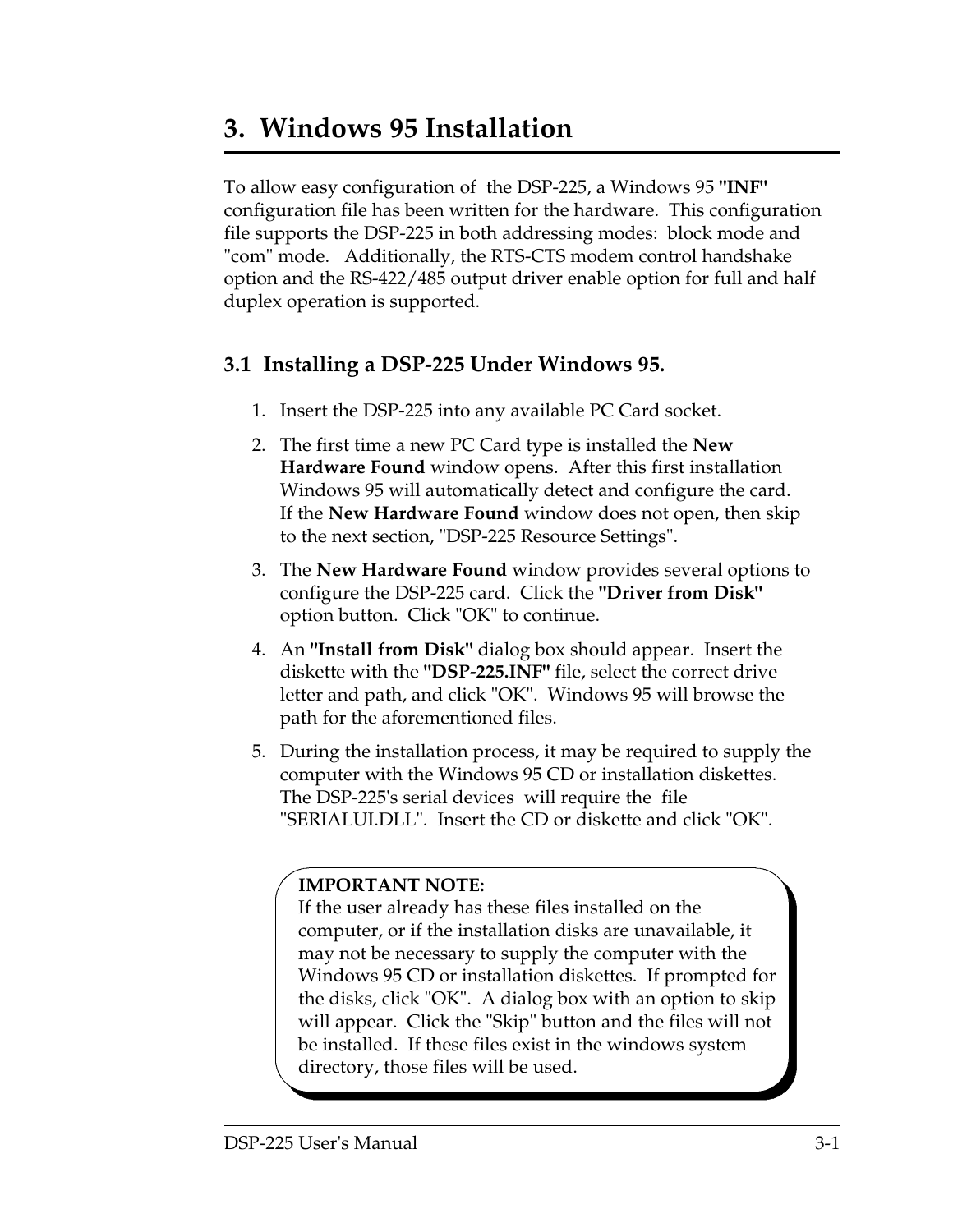The DSP-225 PC Card should now be configured. The default configuration for the DSP-225 is a base address and IRQ assigned by Windows 95, the DSP-225's interrupt status register will be disabled, the 16C550 UART's scratchpad registers will be enabled, the RS-422/485 output drivers for both ports will always be enabled, and RTS-CTS modem control handshaking will be disabled. In the future, Windows 95 will automatically recognize and configure the DSP-225 in this default configuration.

### **3.2 DSP-225 Resource Settings in Windows 95**

Windows 95 maintains a registry of all known hardware installed within the computer. Inside this hardware registry Windows 95 keeps track of all the computer's resources, such as base I/O addresses, IRQ levels, and DMA channels. In the case of a **PC Card (PCMCIA)** type board, Windows 95 configures the new hardware using free resources it finds within the hardware registry, and updates the registry automatically.

To view and / or edit hardware devices in Windows 95 use the system **Device Manager**. To access Device Manager double click the **System** icon in the Windows 95 control panel, or click the **My Computer** icon on the Win95 desktop with the right mouse button and select **Properties** from the pull down menu. Consult Windows 95 on-line help for details on the use of the **Device Manager**.

Windows 95 handles the DSP-225 as a "parent/child device".

- v The DSP-225 is the "parent device" and is listed under the hardware class **Multi-function Adapters** in the device manager.
- v Each serial port is a "child device" of the "parent device" DSP-225. There are 2 child COM ports for the DSP-225 which are listed under the hardware class **Ports (Com & LPT).**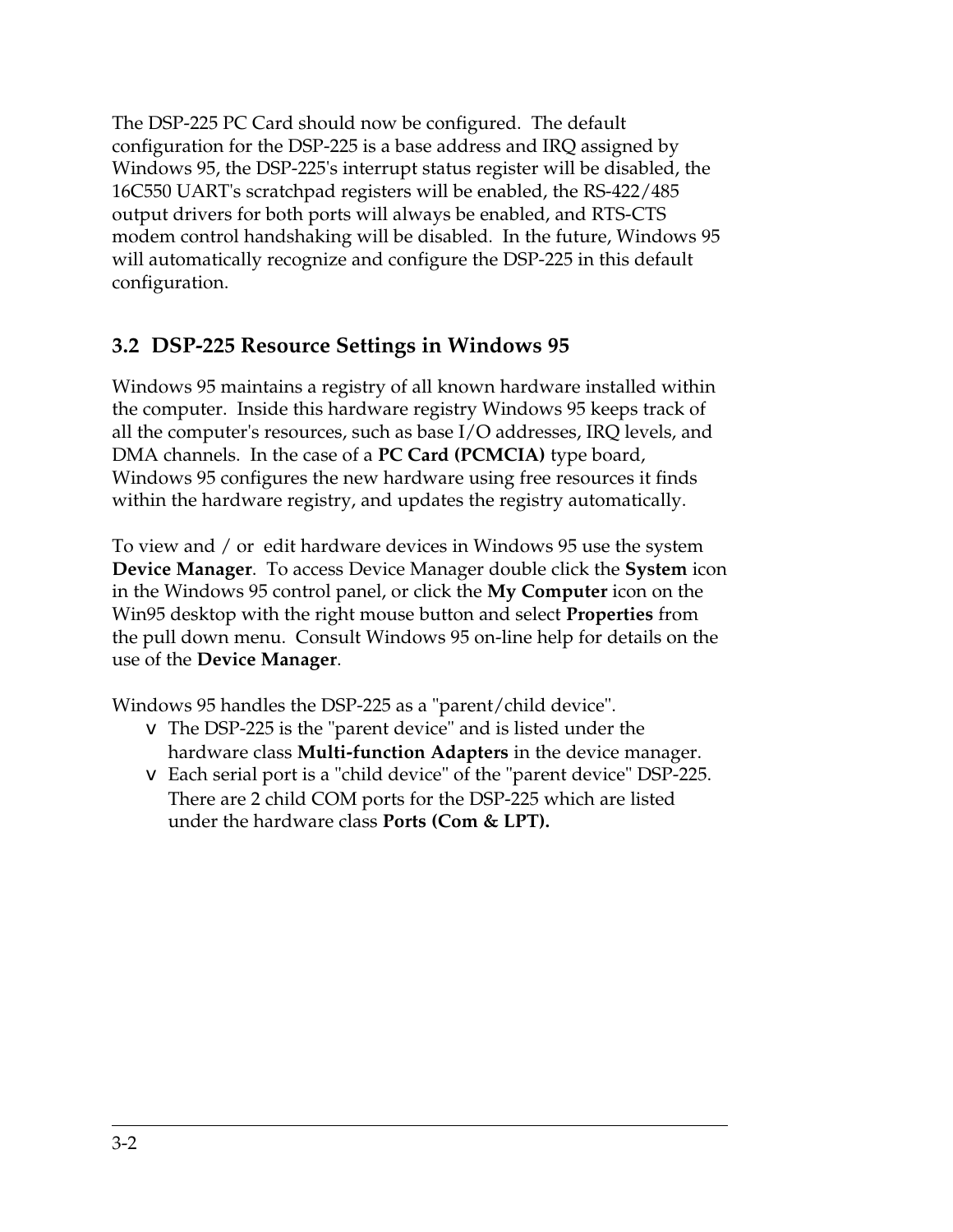#### **3.2.1 Viewing Resource Settings with Device Manager**

- 1. Start the Windows 95 **Device Manager**.
- 2. Double click on the hardware class **Multi-function Adapters** to list hardware devices in the class.
- 3. The DSP-225 "parent device" belongs to this hardware class. The device name for the DSP-225 is **DSP-225: 2 Serial Ports, 1 RS-232 and 1 RS-422/RS-485** (see Figure 4. Windows 95 Device Manager).
- 4. Open the **Properties** dialog for the DSP-225 device, then click the **Resources** tab to view the Input/Output Range and Interrupt Request resource allocations. Examine and remember the Input/Output Range, then close the properties window.
- 5. Double click the hardware class **Ports (Com and LPT)**. Two of the Logical COM Ports (COM2, COM4, etc.) listed in this class are the "child devices" of the DSP-225 "parent device".
- 6. View the Properties dialog for each COM port and examine the Resources allocated to each port. Inside the Resource allocation window two of the COM ports will identify the **DSP-225: 2 Serial Ports, 1 RS-232 and 1 RS-422/RS-485** as the parent device. The Input/Output Range and Interrupt Request resource allocations for these two COM ports will also match the resource allocations of the DSP-225 "parent device".
- 7. Use the COM Port device names (COM2, COM4, etc.) to access any of the particular serial ports on the DSP-225. This name is required by a Windows 95 application when accessing a particular port.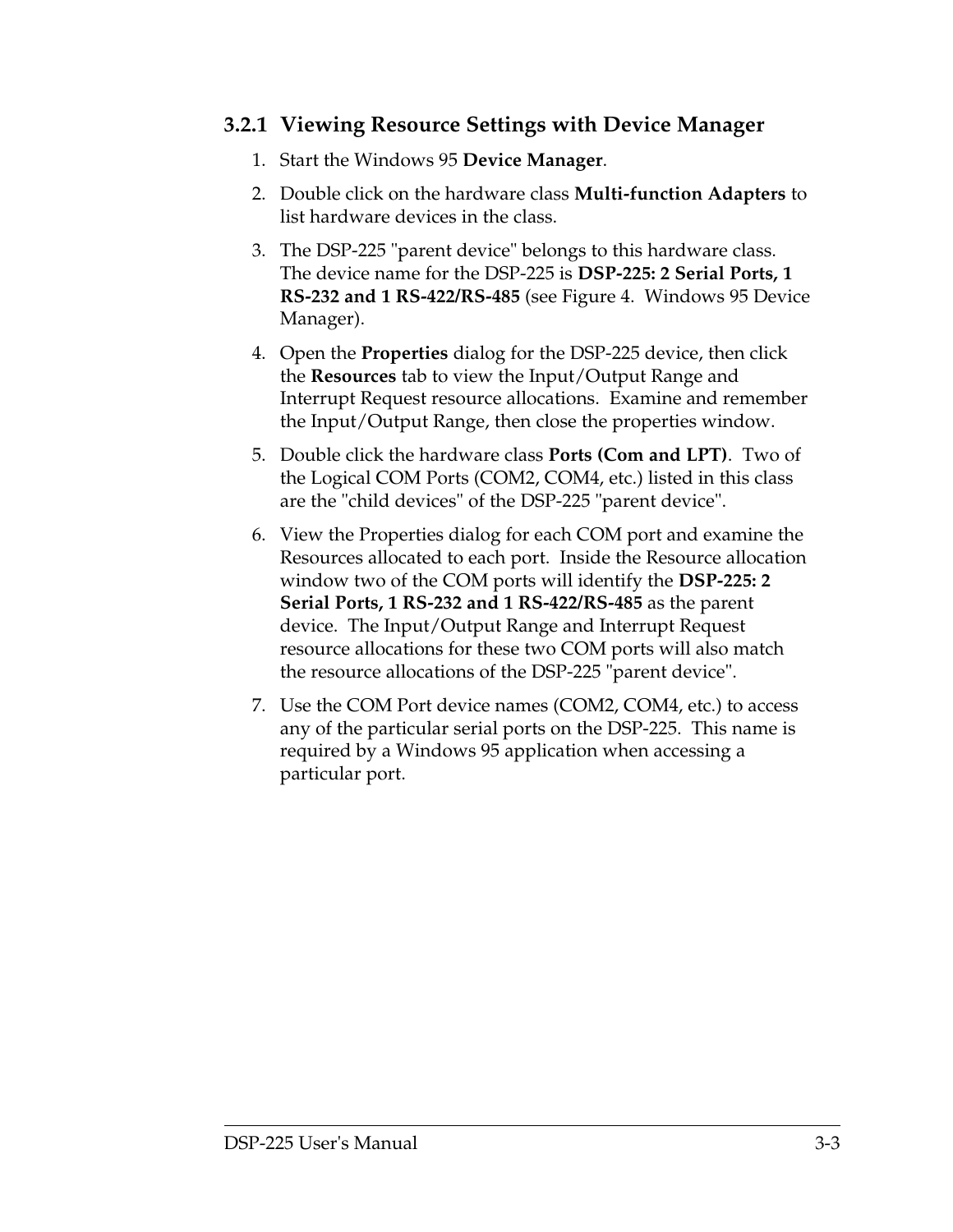| <b>System Properties</b><br>-? 1                              |
|---------------------------------------------------------------|
| Device Manager   Hardware Profiles   Performance  <br>General |
|                                                               |
| ⊙ View devices by type C View devices by connection           |
| § Floppy disk controllers<br>$\pm$                            |
| <b>马 Hard disk controllers</b><br>$\overline{\mathbf{r}}$     |
| --磴含 Keyboard<br>曱<br>Modem<br>$\overline{+}$                 |
| Monitor<br>$\overline{+}$                                     |
| ි Mouse<br>$\overline{+}$                                     |
| Multi-function adapters<br>-                                  |
| DSP-225: 2 Serial Ports, 1 RS-232 and 1 RS-422/485            |
| - <mark>国</mark> 部 Network adapters<br>ஈ<br>PCMCIA socket     |
| $\overline{\mathbf{H}}$<br>白… Sy Ports (COM & LPT)            |
| Communications Port (COM1)                                    |
| F Communications Port (COM2)                                  |
| Communications Port (COM4)                                    |
| l-«⊜ SCSI controllers<br>$\overline{\mathbf{H}}$              |
| <u>l</u> System devices<br>n <mark>L</mark>                   |
| Refresh<br>Properties<br>Print<br>Remove                      |
|                                                               |
|                                                               |
| Close<br>Cancel                                               |

Figure 5. Windows 95 Device Manager

### **3.2.2 Changing Resource Settings with Device Manager**

- 1. Start the Windows 95 **Device Manager**.
- 2. Double click on the hardware class **Multi-function Adapters** to list hardware devices in the class.
- 3. The DSP-225 "parent device" belongs to this hardware class. The device name for the DSP-225 is **DSP-225: 2 Serial Ports, 1 RS-232 and 1 RS-422/RS-485.**
- 4. Open the **Properties** dialog for the DSP-225 device, then click the **Resources** tab to view the Input/Output Range and Interrupt Request resource allocations. (see Figure 6. Windows 95 Resource Allocation)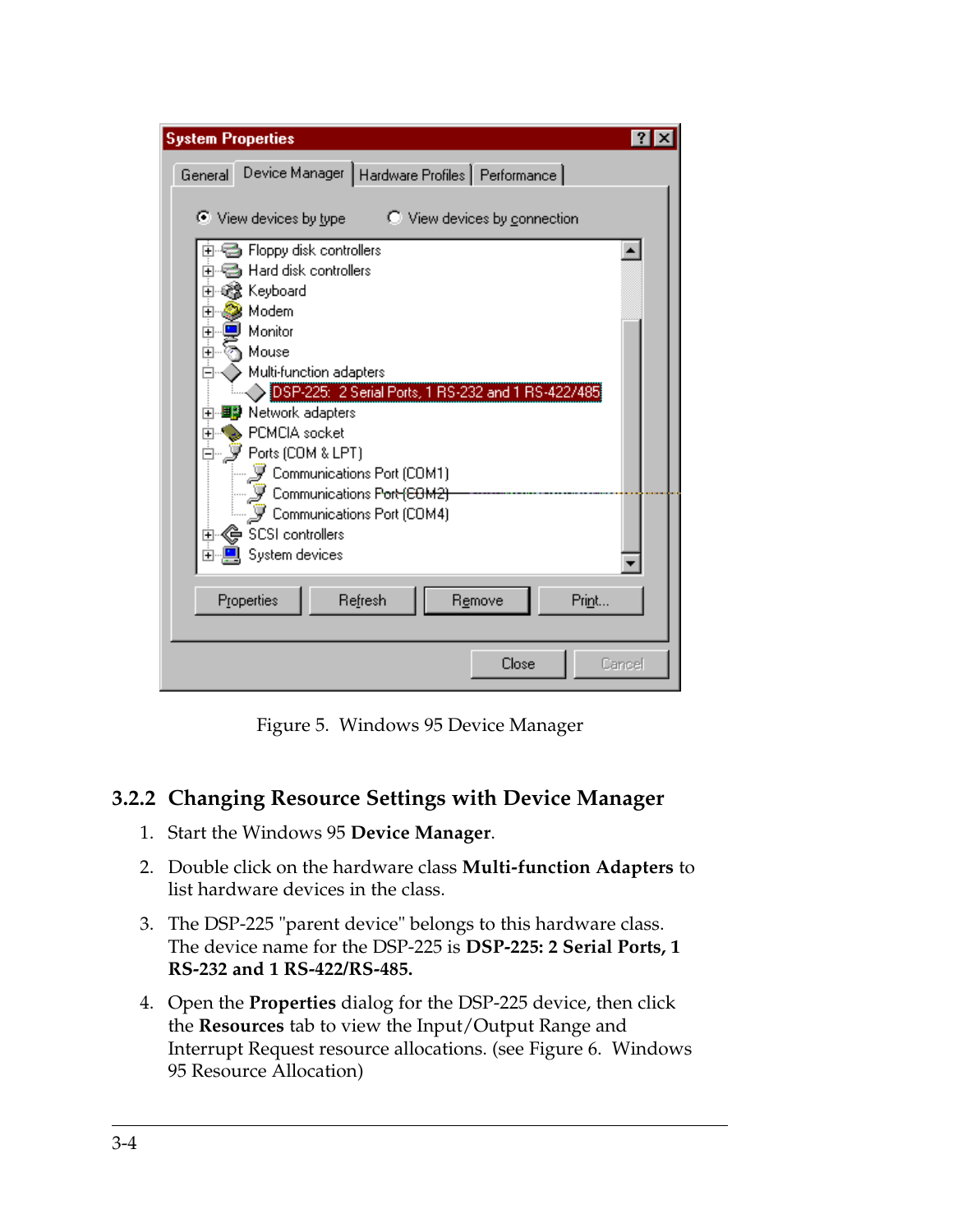- 5. Several predefined **Basic Configurations** have been included for the DSP-225 (see Figure 5. DSP-225 Basic Configuration Table). The Basic Configurations provide many combinations of the operating modes and options listed below. See the **Hardware Information** section of this manual for complete descriptions.
	- v I/O address range and mode: The DSP-225 is addressable in two modes: "block" mode and "COM" mode. When the DSP-225 is configured in "COM" mode, standard addresses for either COM1/COM3 or COM2/COM4 will be used. Addresses 3F8/3E8 are the standard addresses for COM1/COM3, and addresses 2F8/2E8 are the standard addresses for COM2/COM4. Some older applications are limited to using COM ports 1-4, in which case "COM" mode addressing is necessary. When the DSP-225 is configured in "block" mode, non-standard base addresses are used. Windows 95 enumerates any COM port at a non-standard address starting with COM5.
	- v RTS CTS modem control handshaking: When modem control handshaking is enabled, the 16C550 UART's RTS and CTS signals are connected to the RS-422/485 auxiliary channel. The auxiliary channel may then be used for handshaking between a DSP-225 RS-422/485 port and a peripheral device. When modem control handshaking is disabled, the RTS and CTS signals from the 16C550 UART are looped back to each other.
	- v RS-422/485 output drivers enable option: The DSP-225's RS-422/485 port may be configured for either full duplex or half duplex operation with this option. The default setting is the RS-422/485 port is configured for full duplex operation with the output drivers always enabled. In half duplex mode, the RS-422/485 transmitter may be enabled and disabled via the RTS (request to send) or DTR (data terminal ready) signals. Both RTS and DTR are controlled through the Modem Control Register of the 16550.

When the **Use Automatic Settings** check box is enabled Windows 95 will attempt to configure the DSP-225 in the order listed in the Basic Configurations table.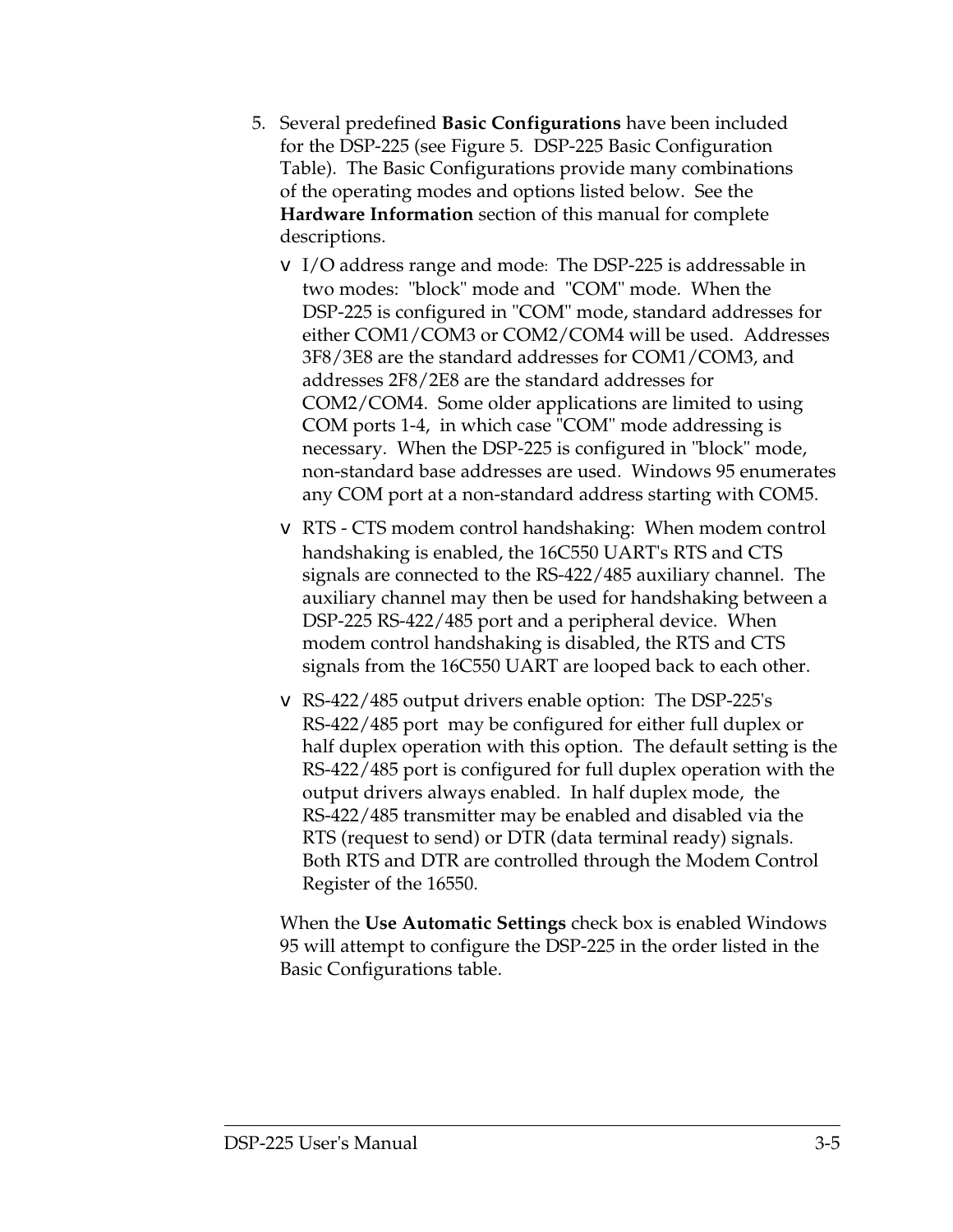| <b>Basic</b>  | DSP-225 Port             | RTS - CTS | RS-422/485            |  |
|---------------|--------------------------|-----------|-----------------------|--|
| Configuration | Addresses<br>Handshaking |           | <b>Output Drivers</b> |  |
| 0000*         | 3F8, 3E8                 | Disabled  | Always Enabled        |  |
| 0001*         | 3F8, 3E8                 | Enabled   | Always Enabled        |  |
| 0002*         | 3F8, 3E8                 | Disabled  | <b>DTR</b> Controlled |  |
| 0003*         | 3F8, 3E8                 | Enabled   | <b>DTR</b> Controlled |  |
| 0004*         | 3F8, 3E8                 | Disabled  | RTS Controlled        |  |
| 0005*         | 3F8, 3E8                 | Enabled   | <b>RTS</b> Controlled |  |
| 0006*         | 2F8, 2E8                 | Disabled  | Always Enabled        |  |
| 0007*         | 2F8, 2E8                 | Enabled   | Always Enabled        |  |
| 0008*         | 2F8, 2E8                 | Disabled  | <b>DTR</b> Controlled |  |
| 0009*         | 2F8, 2E8                 | Enabled   | <b>DTR</b> Controlled |  |
| $000A*$       | 2F8, 2E8                 | Disabled  | RTS Controlled        |  |
| $000B*$       | 2F8, 2E8                 | Enabled   | RTS Controlled        |  |
| 000C          | 110, 118                 | Disabled  | Always Enabled        |  |
| 000D          | 110, 118                 | Enabled   | Always Enabled        |  |
| 000E          | 110, 118                 | Disabled  | <b>DTR</b> Controlled |  |
| 000F          | 110, 118                 | Enabled   | <b>DTR</b> Controlled |  |
| 0010          | 110, 118                 | Disabled  | RTS Controlled        |  |
| 0011          | 110, 118                 | Enabled   | RTS Controlled        |  |
| 0012          | 120, 128                 | Disabled  | Always Enabled        |  |
| 0013          | 120, 128                 | Enabled   | Always Enabled        |  |
| 0014          | 120, 128                 | Disabled  | <b>DTR</b> Controlled |  |
| 0015          | 120, 128                 | Enabled   | <b>DTR</b> Controlled |  |
| 0016          | 120, 128                 | Disabled  | <b>RTS Controlled</b> |  |
| 0017          | 120, 128                 | Enabled   | RTS Controlled        |  |
| 0018          | 290, 298                 | Disabled  | Always Enabled        |  |
| 0019          | 290, 298                 | Enabled   | Always Enabled        |  |
| 001A          | 290, 298                 | Disabled  | <b>DTR</b> Controlled |  |
| 001B          | 290, 298                 | Enabled   | <b>DTR</b> Controlled |  |
| 001C          | 290, 298                 | Disabled  | <b>RTS</b> Controlled |  |
| 001D          | 290, 298                 | Enabled   | RTS Controlled        |  |
| 001E          | 340, 348                 | Disabled  | Always Enabled        |  |
| 001F          | 340, 348                 | Enabled   | Always Enabled        |  |
| 0020          | 340, 348                 | Disabled  | <b>DTR</b> Controlled |  |
| 0021          | 340, 348                 | Enabled   | <b>DTR</b> Controlled |  |
| 0022          | 340, 348                 | Disabled  | RTS Controlled        |  |
| 0023          | 340, 348                 | Enabled   | <b>RTS Controlled</b> |  |
| 0024          | 350, 358                 | Disabled  | Always Enabled        |  |
| 0025          | 350, 358                 | Enabled   | Always Enabled        |  |
| 0026          | 350, 358                 | Disabled  | <b>DTR Controlled</b> |  |
| 0027          | 350, 358                 | Enabled   | <b>DTR</b> Controlled |  |
| 0028          | 350, 358                 | Disabled  | <b>RTS</b> Controlled |  |
| 0029          | 350, 358                 | Enabled   | RTS Controlled        |  |

Figure 6. DSP-225 Basic Configuration Table.

\* Indicates "COM" mode addressing. Addresses 3F8/3E8 are the standard addresses for COM1/COM3. Addresses 2F8/2E8 are the standard addresses for COM2/COM4. All other basic configurations use "block" mode addressing at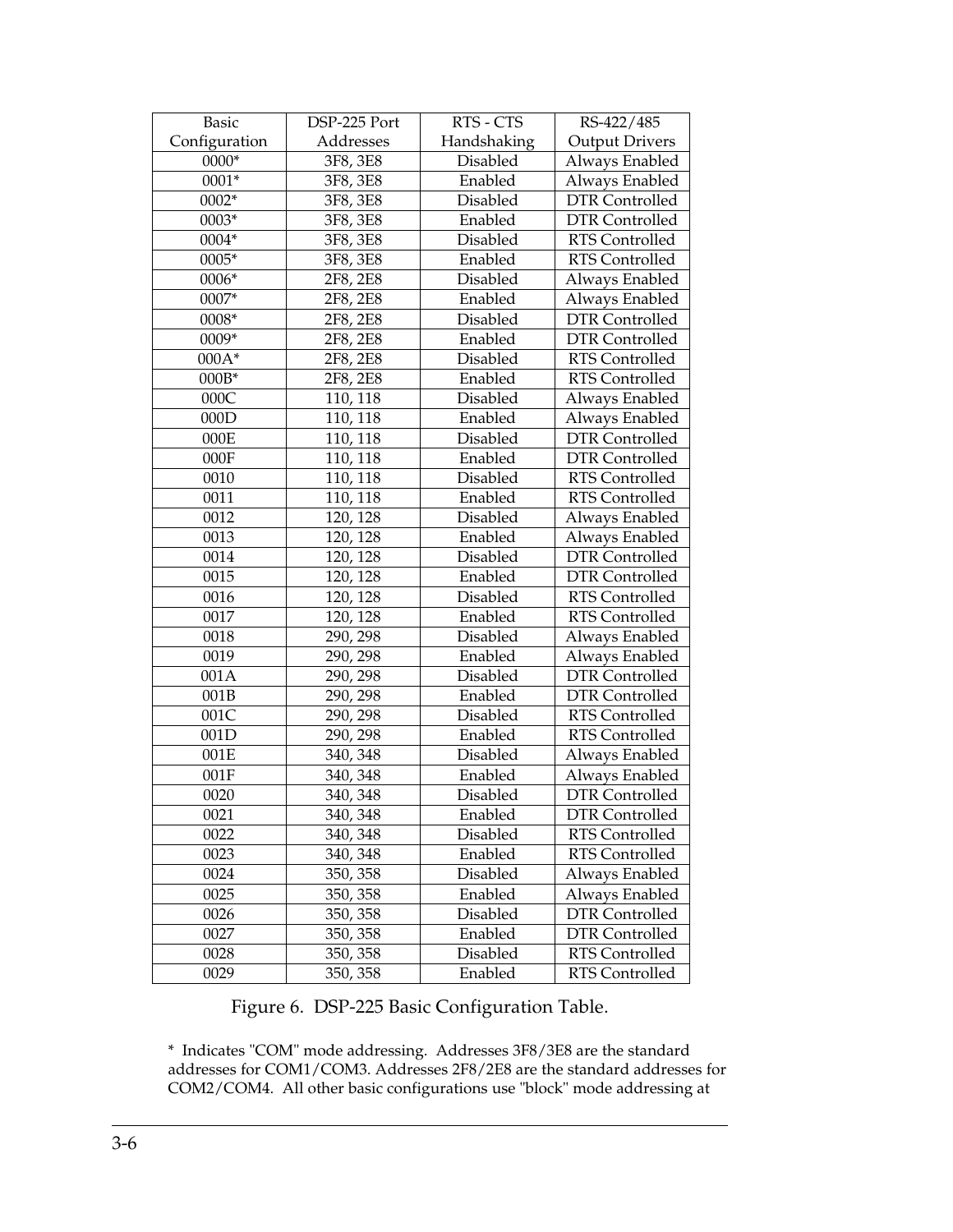non-standard base addresses. Windows 95 enumerates any COM port at a non-standard address starting with COM5.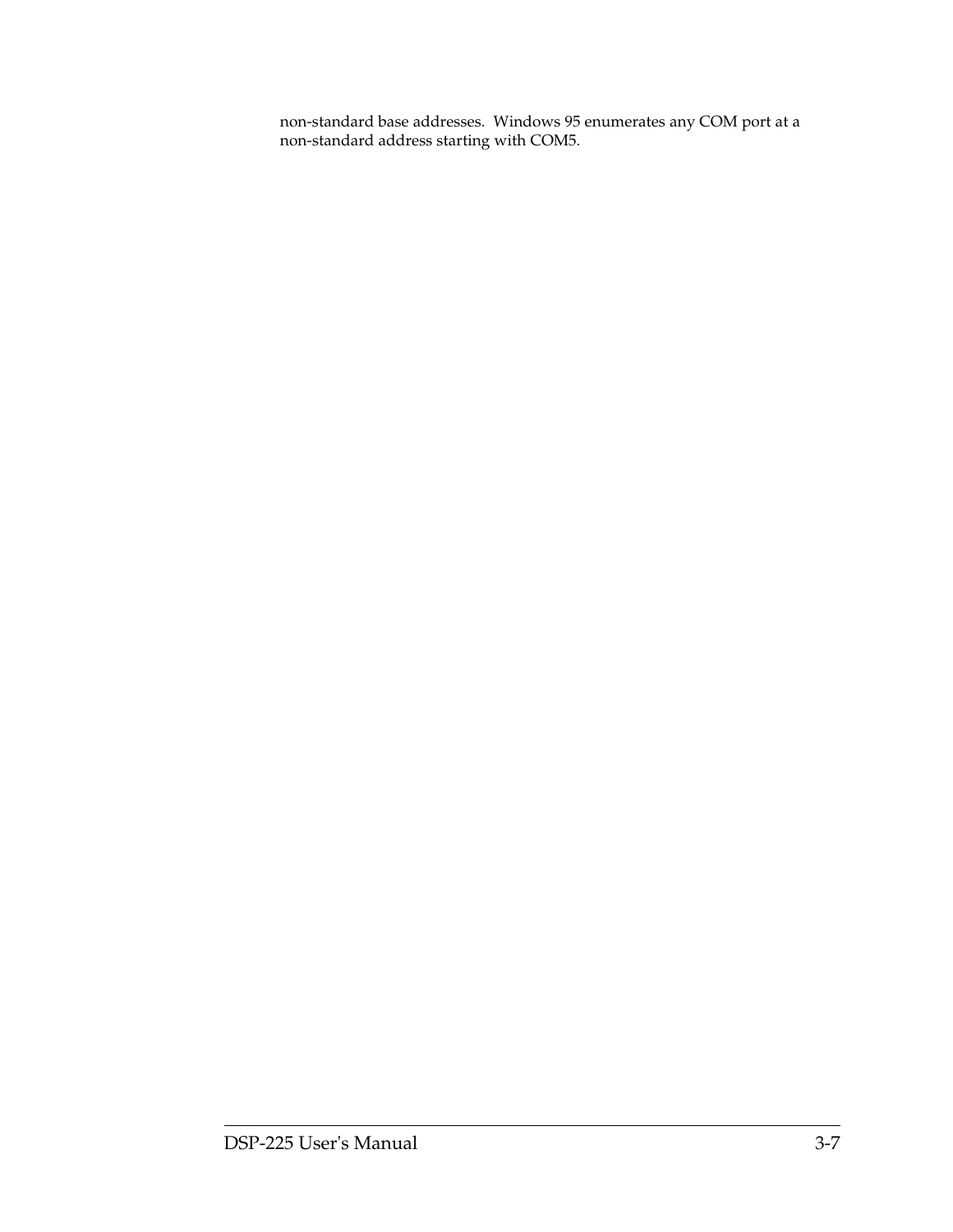6. Select a **Basic Configurations** that displays "No conflicts" in the bottom display region titled **Conflicting Device List** from the drop down list. Some applications may not be able to access ports higher than COM4. To use the DSP-225 PCMCIA serial ports with these applications you might be forced to remove other serial communications devices from your system.

|                                                       | DSP-225: 2 Serial Ports, 1 RS-232 and 1 RS-422/48<br>l ? I |  |  |  |  |
|-------------------------------------------------------|------------------------------------------------------------|--|--|--|--|
| Resources<br>General                                  |                                                            |  |  |  |  |
|                                                       | DSP-225: 2 Serial Ports, 1 RS-232 and 1 RS-422/485         |  |  |  |  |
| Resource settings:                                    |                                                            |  |  |  |  |
| Resource type                                         | Setting                                                    |  |  |  |  |
| Input/Output Range 02F8 - 02FF                        |                                                            |  |  |  |  |
| Input/Output Range 02E8 - 02EF                        |                                                            |  |  |  |  |
| Interrupt Request                                     | 07                                                         |  |  |  |  |
| Setting based on:                                     | Basic configuration 0006                                   |  |  |  |  |
| $\mathsf T$ Use automatic settings.<br>Change Setting |                                                            |  |  |  |  |
|                                                       |                                                            |  |  |  |  |
| Conflicting device list:                              |                                                            |  |  |  |  |
| No conflicts.                                         |                                                            |  |  |  |  |
|                                                       | 0K<br>Cancel                                               |  |  |  |  |

Figure 7. Windows 95 Resource Allocation

7. Windows 95 should have chosen an available **Interrupt Request** setting automatically when the I/O address range was configured by a Basic Configuration selection. This default **Interrupt Request** setting should not need changed as long as "No conflicts" is displayed in the bottom display region titled **Conflicting Device List**. If you are satisfied with Windows 95 selection then skip the next step.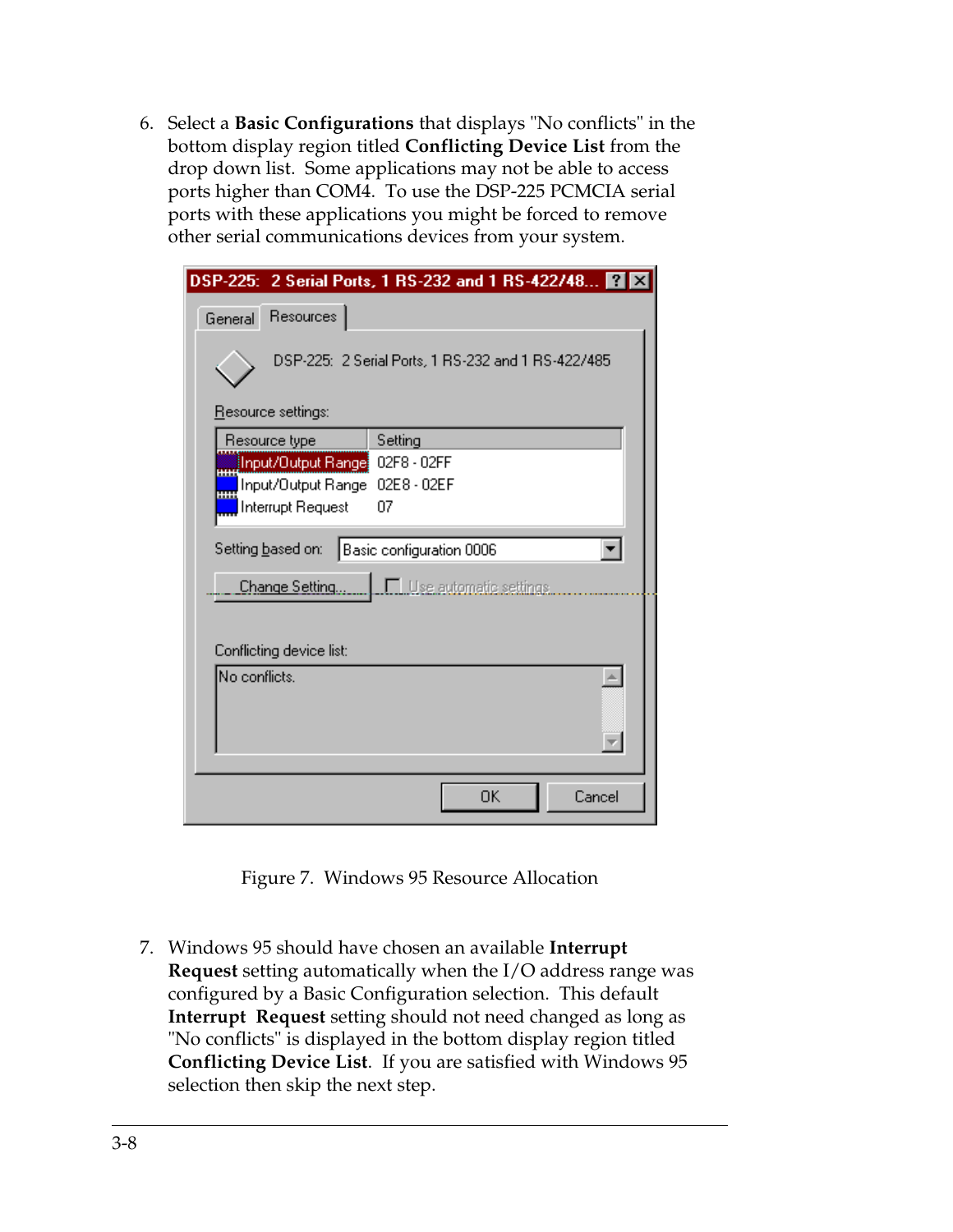- 8. To modify the **Interrupt Request** setting click the resource name and click the **Change Setting** button. An Edit Resource window will open up. Inside this window click on the up/down arrows to the right of the Interrupt Request value. This scrolls you through all of the allowable resources for your hardware. Pay attention to the conflict information at the bottom of the window. Do not select a value that causes a conflict with any other installed hardware.
- 9. If any changes have been made to the DSP-225's configuration the card will automatically be reconfigured to the new resources specified. Any time a PCMCIA card of this type is inserted Windows 95 will attempt to configure the card at these resource settings. Click the **Use Automatic Settings** box to reset this card type for automatic configuration.

#### **3.3 Common Problems**

#### **Basic Configuration List Not Available:**

A problem noted on some systems is after a basic configuration has been manually selected the basic configurations list for the DSP-225 is no longer available. The solution to this problem is to check the "Use Automatic Settings" box and allow Windows 95 to reconfigure the DSP-225 card. The basic configurations list should once again be visible.

#### **Base I/O Address Resource Modification Not Allowed:**

The DSP-225 is configured to allow only a fixed number of base I/O addresses. To change the I/O address resources for the DSP-225 select another "Basic Configuration". Refer to the Basic Configurations table for a list of the availabe I/O address resources for the DSP-225.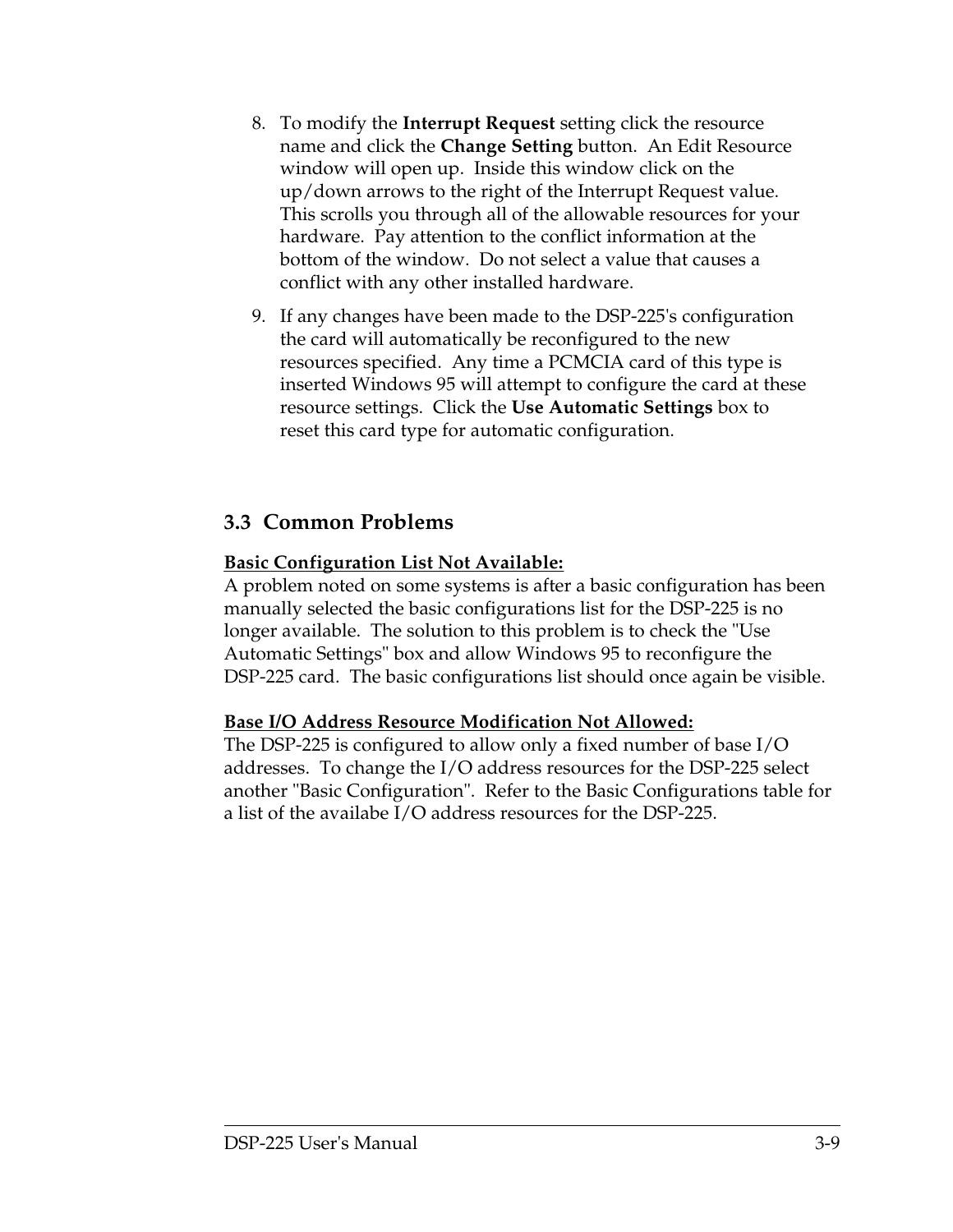# **4. OS/2 Installation**

In order to use the DSP-225 Client Driver for OS/2, the system must be configured as follows:

- 1. The system must be running OS/2 version 2.1 or later.
- 2. OS/2 PCMCIA Card and Socket Services support must be installed. If PCMCIA support was not selected when OS/2 was installed, it can be added using the Selective Install facility in the System Setup folder. On OS/2 2.1 and 2.11, Socket Services must be added separately. The necessary files can be found on Compuserve in the OS2SUPPORT forum and may be available elsewhere. These files are not available from Omega Engineering, Inc.
- 3. Omega's OS/2 serial port device driver, "QCOM" version 2.01 or later, must be installed. The DSP-225 will not operate with the standard OS/2 serial port device drivers. Omega Engineering, Inc. can not guarantee the operation of the DSP-225 with any other third party device drivers for OS/2.
- 4. There must be at least 16 bytes of available I/O space and 1 available IRQ.

After the system has been configured to the above specifications, the DSP-225 Client Driver may be installed with the following procedure:

- 1. Copy the DSP225.SYS client driver file from the distribution disk to any convenient directory on the hard disk.
- 2. Open the CONFIG.SYS file using any ASCII text editor.
- 3. Add the following line to the CONFIG.SYS file:

DEVICE = *drive*:\*path*\DSP225.SYS *options* where *options* are the DSP-225 OS/2 Client Driver command line options discussed in the following sections.

4. Save the CONFIG.SYS file, exit the text editor, shutdown the system, and reboot to activate the changes.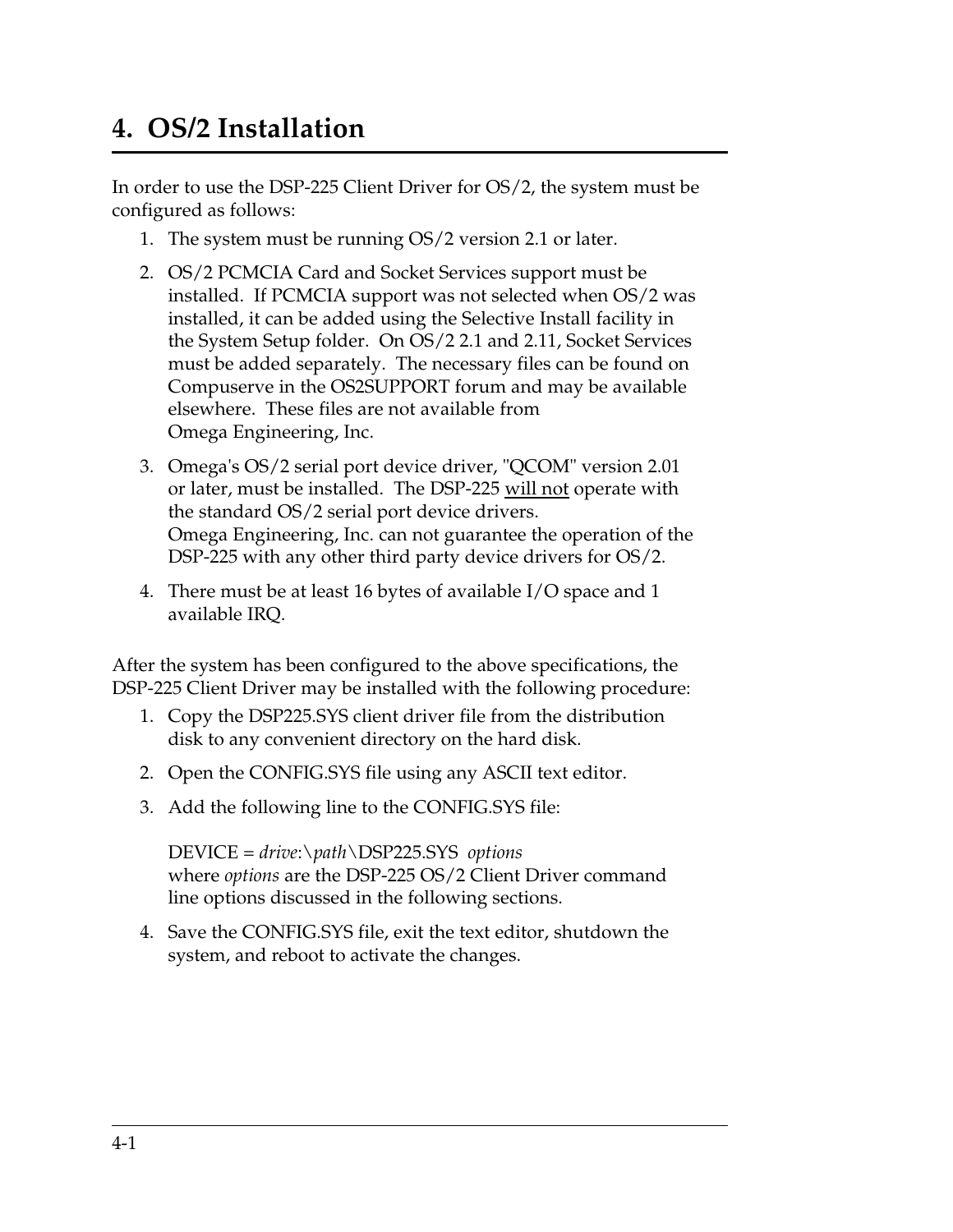### **4.1 Command Line Options**

The DSP-225 Client Driver for OS/2 supports two methods of configuration: using "system assigned" resources and using "user assigned" resources. Both options provide full PCMCIA compliance and functionality (including "Hot-swapping") but each has some advantages and disadvantages as discussed in the following sections.

### **4.1.1 Configuring With "System Assigned" Resources**

Allowing the OS/2 Plug-and-Play system to assign the hardware resources to the DSP-225 is the ideal choice when only OS/2 programs will access the serial ports. When configuring the hardware, the user simply specifies a list of COM port numbers. When a DSP-225 is inserted into a PCMCIA socket, the client driver will configure the card as a series of COM ports, starting with the <u>lowest available port number</u> in the list.

Configuring a DSP-225 with system assigned resources can be a problem, however, if DOS and/or Windows applications will be accessing the serial ports. This is because most DOS applications write directly to the communications hardware and the Windows' Control Panel also wants to know the hardware configuration of the serial ports. In these cases, the user may want to configure the DSP-225 with "user assigned" resources.

4.1.1.1 Example 1

DEVICE=C:\DSP-225\DSP225.SYS COM3

In example 1, the Client Driver will attempt to configure the DSP-225 as COM3 and COM4. If COM3 or COM 4 already exists in the system, the DSP-225 will not be configured. Furthermore, only one DSP-225 can be installed in this system.

#### 4.1.1.2 Example 2

#### DEVICE=C:\DSP-225\DSP225.SYS COM7 COM3

In example 2, the Client Driver will attempt to configure the DSP-225 as COM3 and COM4. If COM3 or COM4 already exists in the system, the Client Driver will attempt to configure the DSP-225 as COM7 and COM8. If COM7or COM8 already exist already exist in the system, the DSP-225 will not be configured. Up to two DSP-225s can be installed in this system.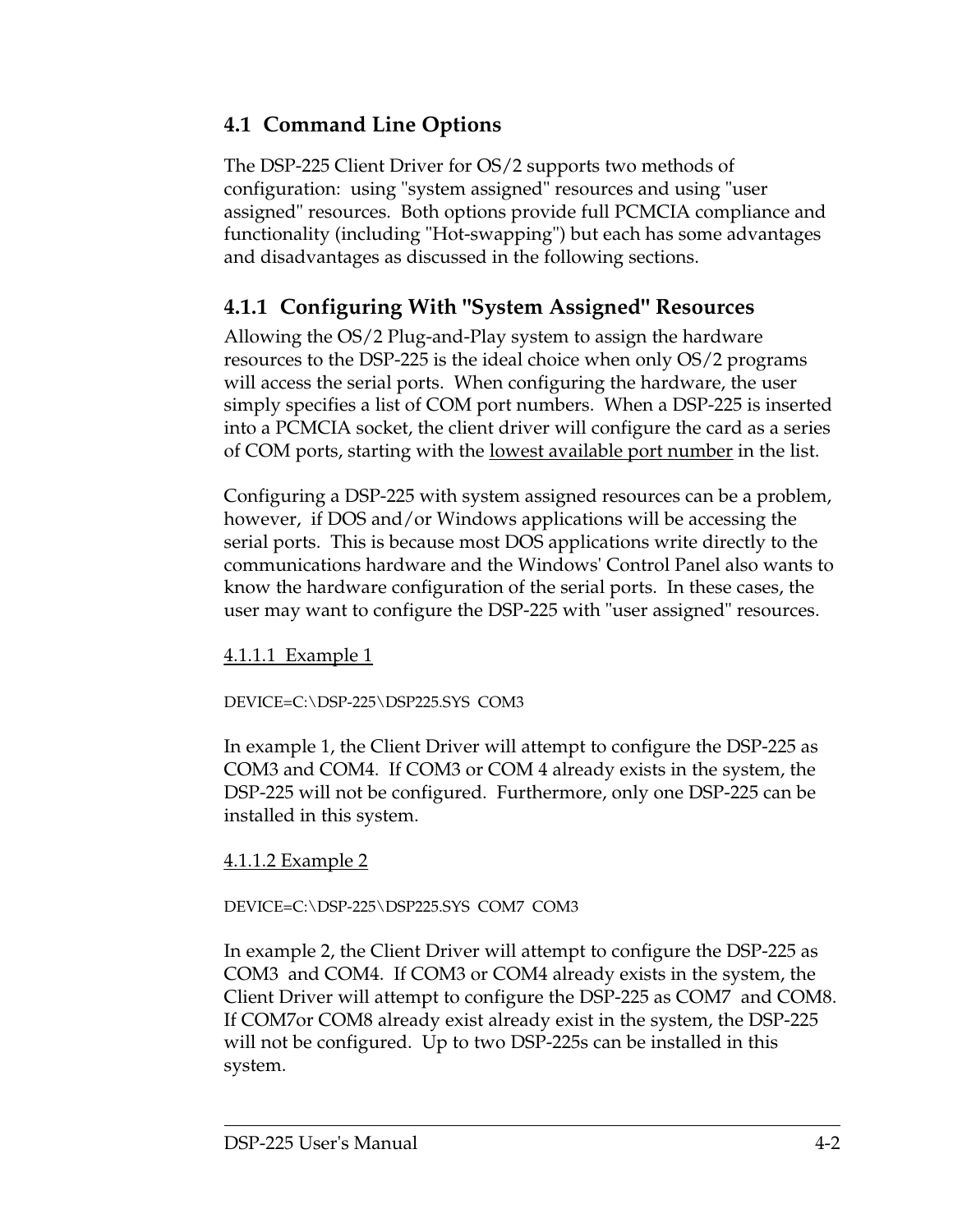### **4.1.2 Configuring With "User Assigned" Resources**

As mentioned in the previous section, allowing the OS/2 Plug-and-Play system to assign the hardware resources to the DSP-225 is ideal for OS/2 programs but can be a problem if DOS and/or Windows applications will be accessing the serial ports. This is because most DOS applications write directly to the communications hardware and the Windows' Control Panel also wants to know the hardware configuration of the serial ports. For this reason, the DSP-225 Client Driver allows the user to request specific hardware settings using a series of command line arguments of the form

(port,address,irq)

| port | specifies the beginning COM port number                                       |
|------|-------------------------------------------------------------------------------|
|      | address specifies the base I/O address of the DSP-225 in hexadecimal          |
|      | and must reside on an even 16-byte (10H) boundary.                            |
| irq  | specifies the interrupt level (IRQ) of the DSP-225 in decimal.                |
|      | <i>irq</i> must be one of the following values: $3, 4, 5, 7, 9, 10, 11, 12$ , |
|      | 14, or 15.                                                                    |

Each argument must be enclosed in parentheses and must be separated from other arguments by a space on the command line. Within each argument, the parameters must be separated using a comma (no spaces). When a DSP-225 is inserted into a PCMCIA socket, the client driver will configure the card as a series of COM ports, starting with the lowest available port number in the list.

### **IMPORTANT:**

If the user specified resources are in-use by other devices in the system, the DSP-225 will not be configured.

#### 4.1.2.1 Example 1

DEVICE=C:\DSP-225\DSP225.SYS (3,100,5)

In example 1, the Client Driver will attempt to configure the DSP-225 as COM3 and COM4 using I/O addresses 100-10F hex and IRQ 5. If COM3 or COM4 already exists, or if the I/O address or IRQ resources are already in use, the DSP-225 will not be configured. Furthermore, only one DSP-225 can be installed in this system.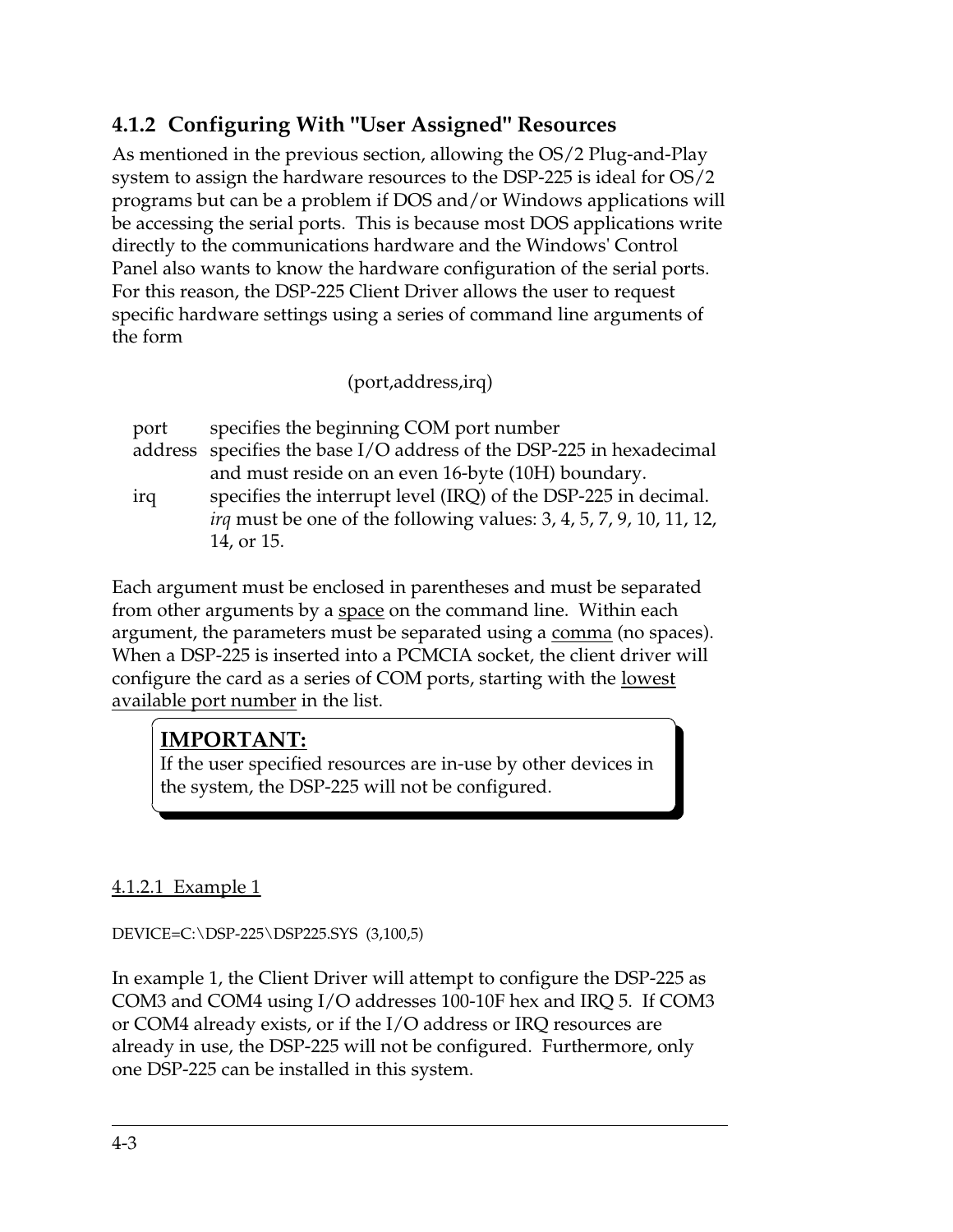#### 4.1.2.2 Example 2

DEVICE=C:\DSP-225\DSP225.SYS (7,120,15) (3,300,4)

In example 2, the Client Driver will attempt to configure the DSP-225 as COM3 COM4 using I/O address 300-30F hex and IRQ 4. If COM3 or COM4 already exists, or if the I/O address or IRQ resources are already in use, the Client Driver will attempt to configure the DSP-225 as COM7 and COM8 using I/O address 120-12F hex and IRQ 15. If COM7 or COM8 already exists or if the I/O address or IRQ resources are already in use, the DSP-225 will not be configured. Up to two DSP-225s can be installed in this system.

### **4.1.3 Advanced Configuration Topics**

For some applications, it may be desirable to specify the resources for one DSP-225 while allowing the OS/2 Plug-and-Play system to assign the hardware resources for any additional cards. This can be accomplished by mixing the configuration methods on the DSP-225 Client Driver command line

DEVICE=C:\DSP-225\DSP225.SYS (3,100,5) COM7

It is important to remember that when a DSP-225 is inserted into a PCMCIA socket, the client driver will configure the card as a series of COM ports, starting with the lowest available port number in the list.

Another common application requirement is to have a DSP-225 inserted into socket 1 be configured as COM3 and COM4 while a DSP-225 inserted into socket 2 be configured as COM7 and COM8. This type of configuration is supported by appending a "=Sx" parameter **after** any command line argument.

DEVICE=C:\DSP-225\DSP225.SYS COM3=S1 COM7=S2

DEVICE=C:\DSP-225\DSP225.SYS (3,100,4)=S1 (7,300,3)=S2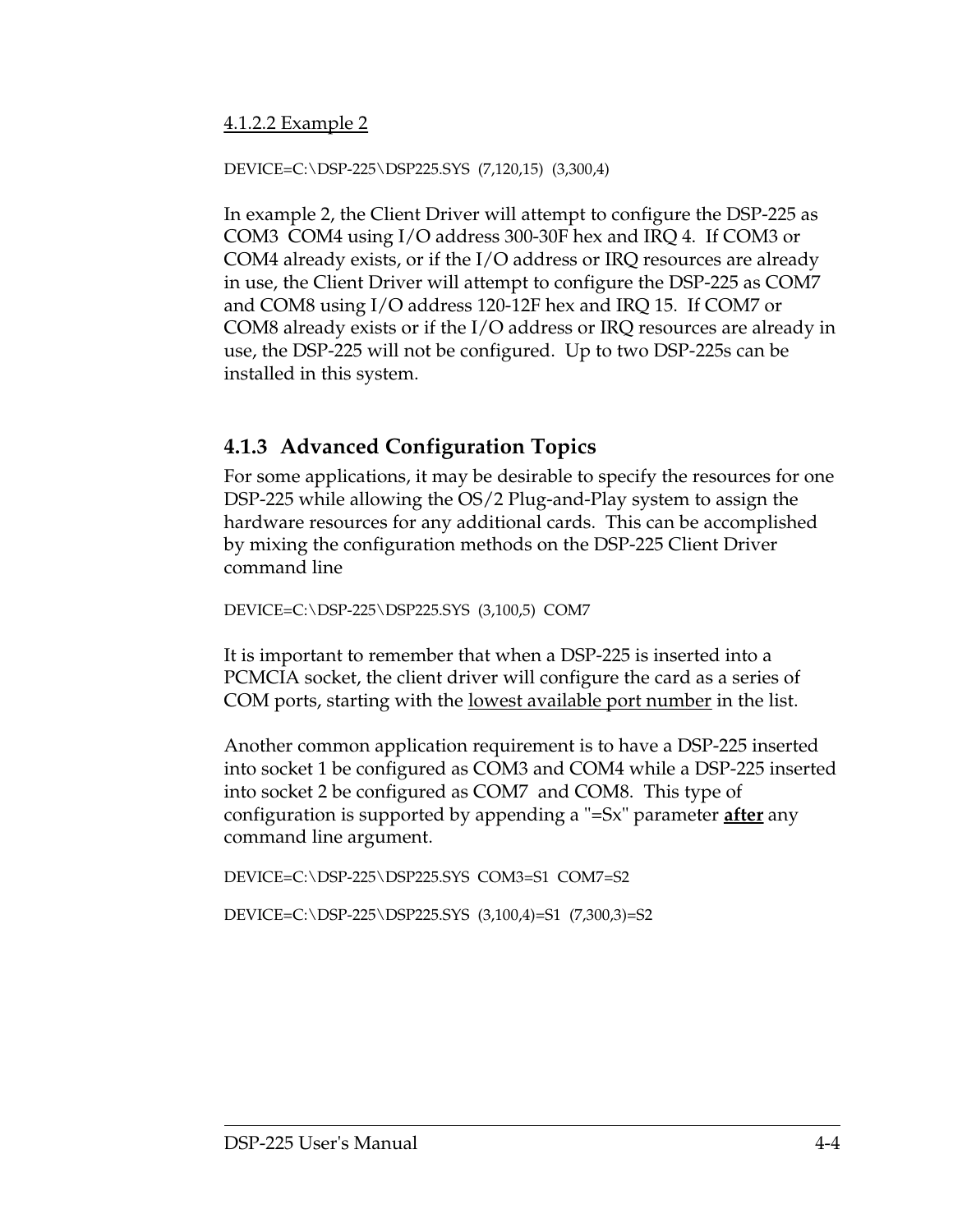### **4.1.4 Options**

The client driver supports the DSP-225's hardware configuration options. It also allows a configuration to be tied to a particular socket. These options are specified on the "DEVICE=" statement line in CONFIG.SYS.

=HS enables RTS-CTS Hardware Handshake. The RTS signal will be connected to AUXOUT and the CTS signal will be connected to AUXIN. This allows RTS-CTS hardware flow control to be used. If this option is omitted, the default setting is RTS-CTS hardware handshaking is disabled. When modem control handshaking is disabled, the RTS and CTS signals from the 16C550 UART are looped back to each other.

Example: DEVICE=x:\path\DSP225.SYS (3,110,4)=HS

=DTR use DTR to enable outputs on Port A. Outputs are enabled when the DTR signal is active. This allows half-duplex communication. By default, the outputs on port B (COM 4 in this case) are always enabled.

Example: DEVICE=x:\path\DSP225.SYS (15,110,5)=DTR

=RTS use RTS to enable outputs on Port B. Outputs are enabled when the RTS signal is active. This allows half-duplex communication. By default, the outputs on port B are always enabled.

Example: DEVICE=x:\path\DSP225.SYS COM17=RTS

### **4.1.5 Using Multiple Options**

Multiple options on a configuration can be used simply by stacking the options together.

Example: On COM3 and COM4, use RTS-CTS flow control and enable the transmitter outputs with the DTR signal. For COM5 and COM6, leave RTS and CTS in loopback, and leave the outputs enabled all the time.

DEVICE=x:\path\DSP225.SYS COM3=DTR=HS COM5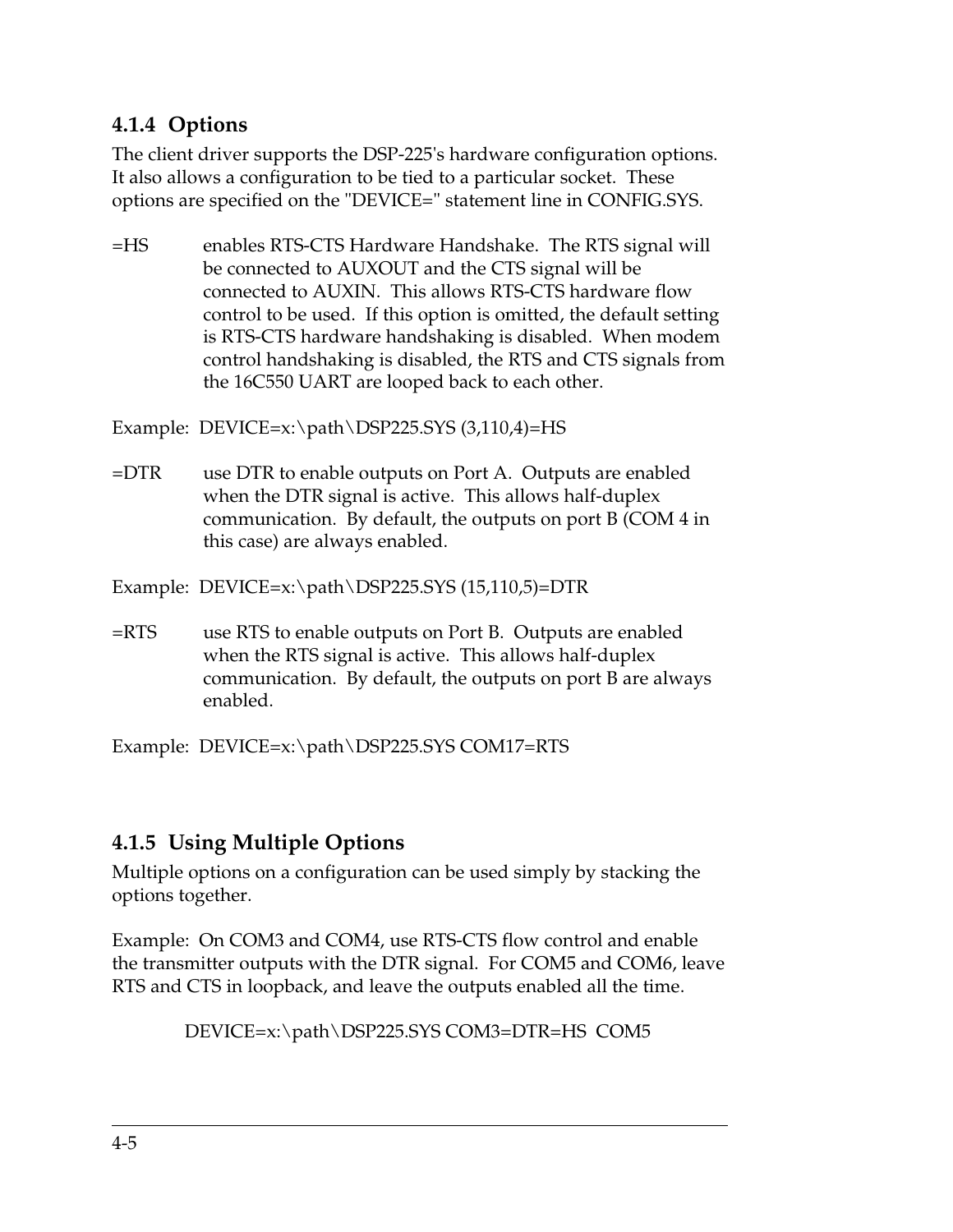### **4.1.6 Applying Options to All The DSP-225 Cards**

All options (except socket designation) can also be applied globally to all DSP-225s. Replace the '=' option with a '/' and place the option by itself on the command line. These options will override their '=' counterparts.

**Example**:DEVICE=x:\path\DSP225.SYS COM3=S1 COM8=S2 /HS /DTR

Always configure a DSP-225 in socket 1 as COM3 and COM4, and a DSP-225 in socket 2 as COM8 and COM9. In addition, connect RTS and CTS to AUXOUT and AUXIN respectively, on all ports, and use the DTR signal to enable the transmit outputs of all ports.

### **4.2 Monitoring The Status Of PCMCIA Cards**

OS/2 Warp provides a utility called "Plug and Play for PCMCIA" that can be used to monitor the status of each PCMCIA socket. In OS/2 version 2.1, this utility is called "Configuration Manager". When a DSP-225 is inserted, the Card Type for the appropriate socket will display "Multi-Function". If the card is successfully configured, the Card Status will display "Ready". If the card cannot be configured, the Card Status will be "Not Ready". You can view the resources claimed by a configured card by double-clicking on that card's line in the window.



Figure 8. OS/2 Plug and Play GUI with properly configured DSP-225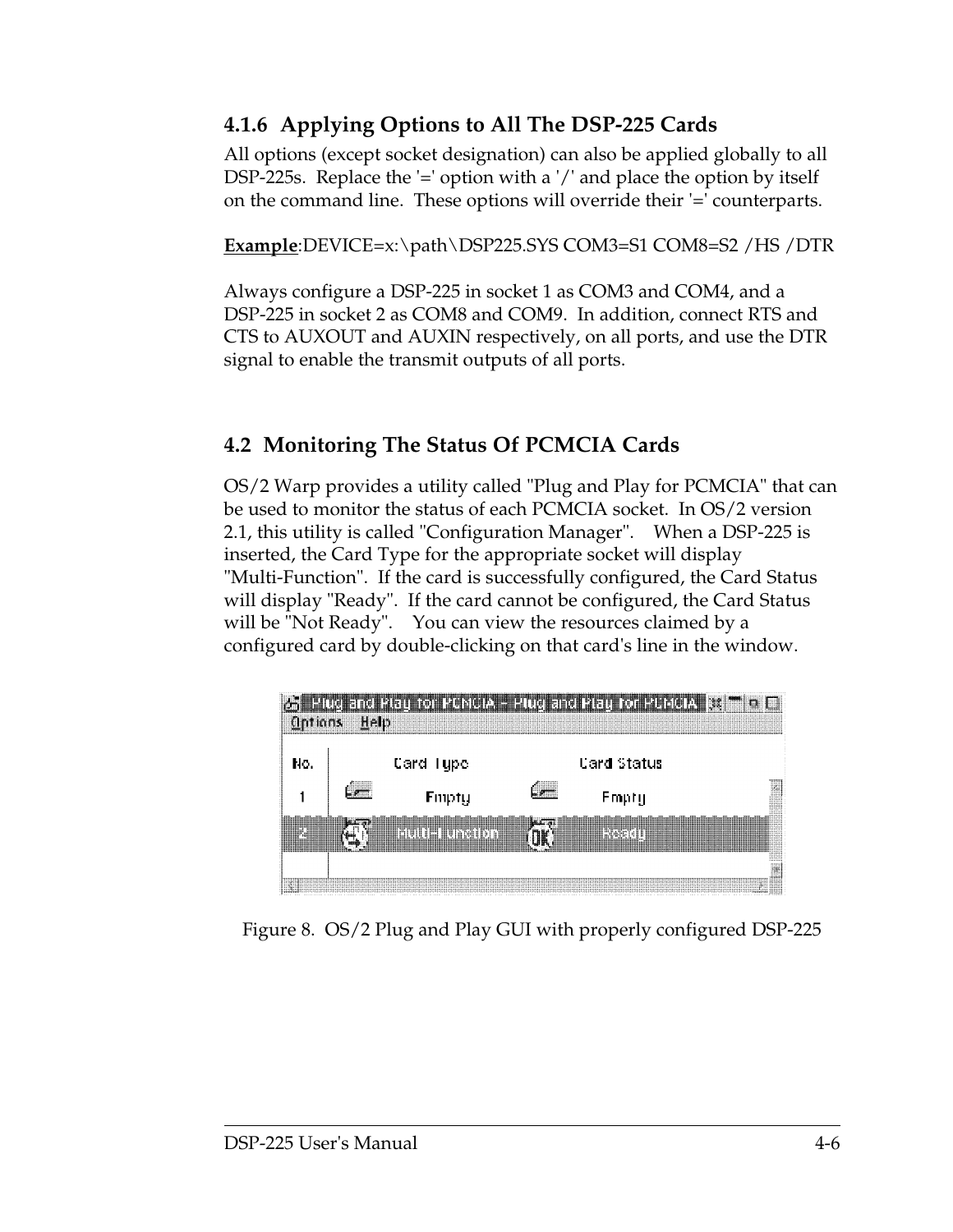#### **4.3 Common Problems and Important Notes**

- 1. A configuration will fail if a COM port already exists or if the client driver finds the address range or IRQ to be already in use.
- 2. Upon card removal, resources are released for possible use by other devices.
- 3. If multiple cards are present in sockets when the computer is booted, the card in the lowest number socket will be configured first, followed by the progrssively higher numbered sockets.
- 4. On most computers, the lowest numbered socket is labeled socket 1. Some computers may start with socket 0. It does not matter to the client driver.
- 5. The highest socket number supported by the client driver is 8.
- 6. Note that each COM port parameter specifies two ports. If parameters overlap, the client driver will not load. An example of overlap would be DEVICE:=X:\path\DSP225.SYS COM3 COM4, where the first parameter specifies COM 3 and COM 4, and the second parameter specifies COM 4 and COM 5.
- 7. Other serial port cards cannot be configured using the DSP-225 client driver.
- 8. The DSP-225 client driver does not support the "OrderSEL" feature of the DSP-225. The RS-232 port is always Port A (lowest-numbered) and the RS-422/485 port is always Port B (highest-numbered).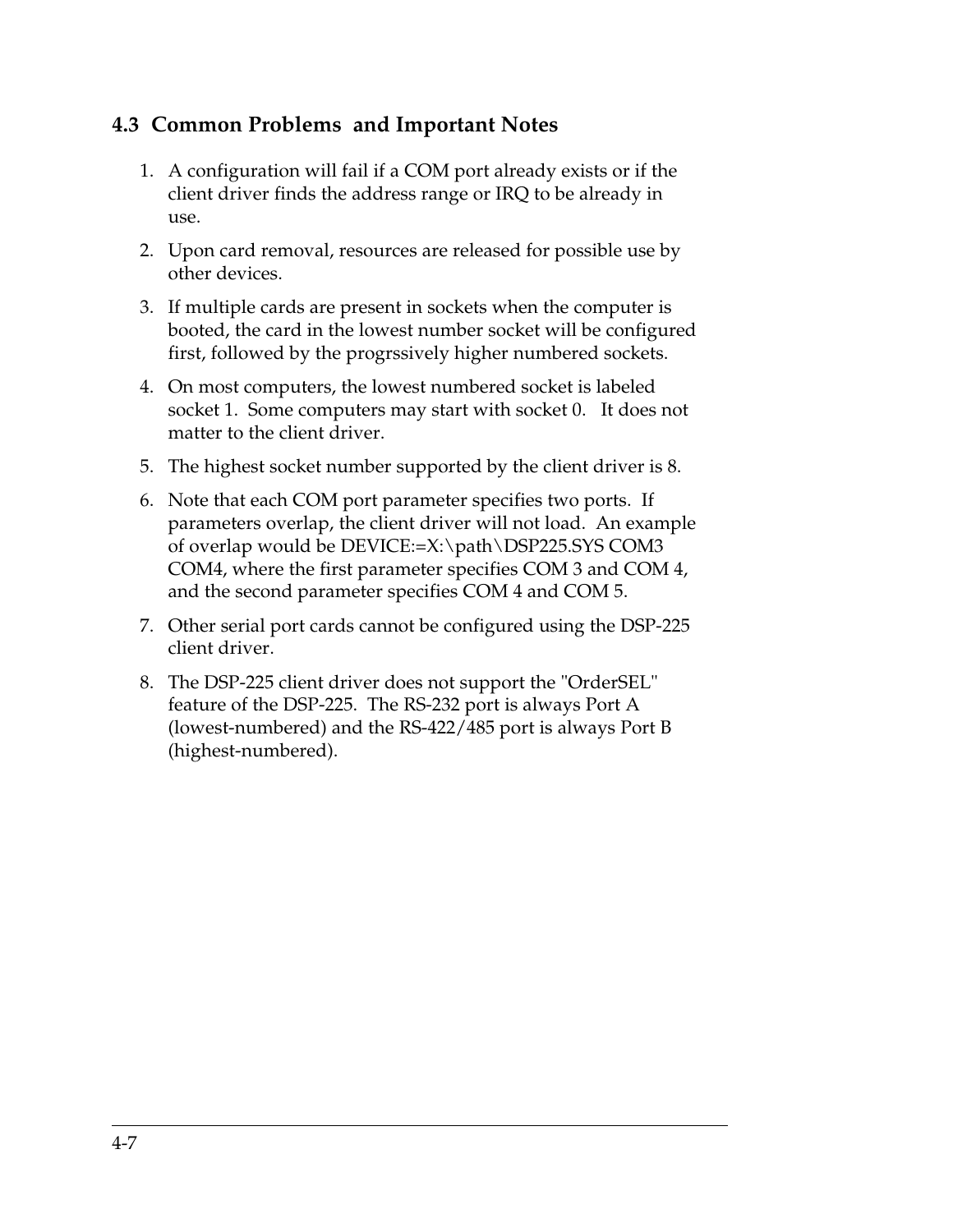### **5.1 I/O Addressing Modes**

The DSP-225's two asynchronous serial ports are implemented using 2 standard 16C550 UARTs. Each of these UARTs requires 8 bytes of I/O space. The DSP-225's serial ports are addressable in two modes:

1. **'Block Mode'** : The two serial ports are configured in one 16-byte continuous block of I/O address space. The block must begin on an even 16-byte (10H) boundary (e.g. 300H, 310H, 320H, etc.).

| DSP-225 RS-232 channel | Address assignment |
|------------------------|--------------------|
| Channel A              | Base Address $+0$  |
| Channel B              | Base Address $+8$  |

Figure 9. Block Mode Addressing**.**

2. **'COM Mode'** : The two serial ports are configured at the standard COM port I/O address locations. The ports may be configured as COM1 and COM3; or as COM2 and COM4.

### **5.2 Scratchpad Register**

Each 16C550 UART contains 8 I/O registers. The last of these registers, located at (Base address + 7), is referred to as the 'Scratchpad Register' and provides no functionality to the UART. In place of this Scratchpad Register, the DSP-225 implements an interrupt status register which can be accessed at (Base address + 7) of any UART.

| . JF |  | )? |          | λſ        |
|------|--|----|----------|-----------|
|      |  |    | Intr<br> | ntr.<br>A |

Figure 10. Interrupt Status Register.

When one or more UARTs have interrupts pending, the associated bit(s) in the interrupt status register are set to logic 1. When all the pending interrupts have been serviced for a specific UART, its interrupt status bit will be cleared to logic 0 automatically. When  $\underline{\text{all}}$  the pending interrupts from all UARTs have been serviced, the entire interrupt status register will return logic 0. The application program should not exit its interrupt service routine until all pending interrupts from all channels have been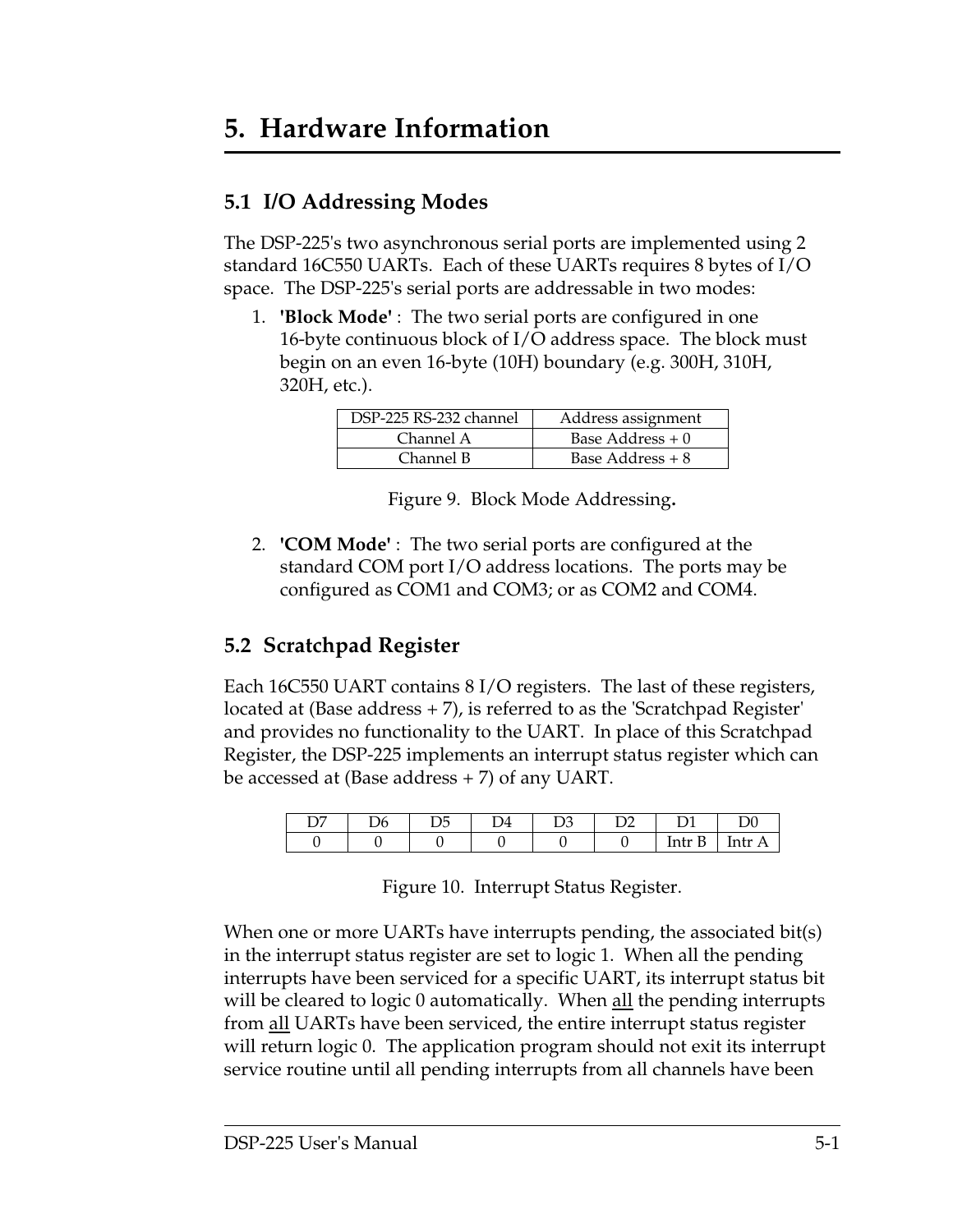serviced (interrupt status register  $= 0$ ) or no additional interrupts will be received.

 If an application requires the UARTs' Scratchpad Registers, the interrupt status register can be disabled. Disabling the interrupt status register is supported by the DSP-225 configuration software, which is operating system dependent. Refer to the relevant operating system installation section for specific usage of this feature.

### **5.3 Auxiliary Channel Configuration**

An auxiliary channel is provided which allows for handshaking between the DSP-225 RS-422/485 port and a peripheral device. This auxiliary channel may be configured in one of two ways:

- v RTS-CTS handshake enabled.
- v handshaking is disabled.

### **5.3.1 Auxiliary Channel: RTS-CTS Handshaking.**

The RTS-CTS handshake may be enabled so that RTS (request to send) is the auxiliary output signal on AUX OUT+ (pin 1) and AUX OUT- (pin 6). Similarly, CTS (clear to send) is the auxiliary input signal on AUX IN+ (pin 5) and AUX IN- (pin 9). This configuration is shown below.



Figure 11. Auxiliary Channel RTS-CTS Handshaking.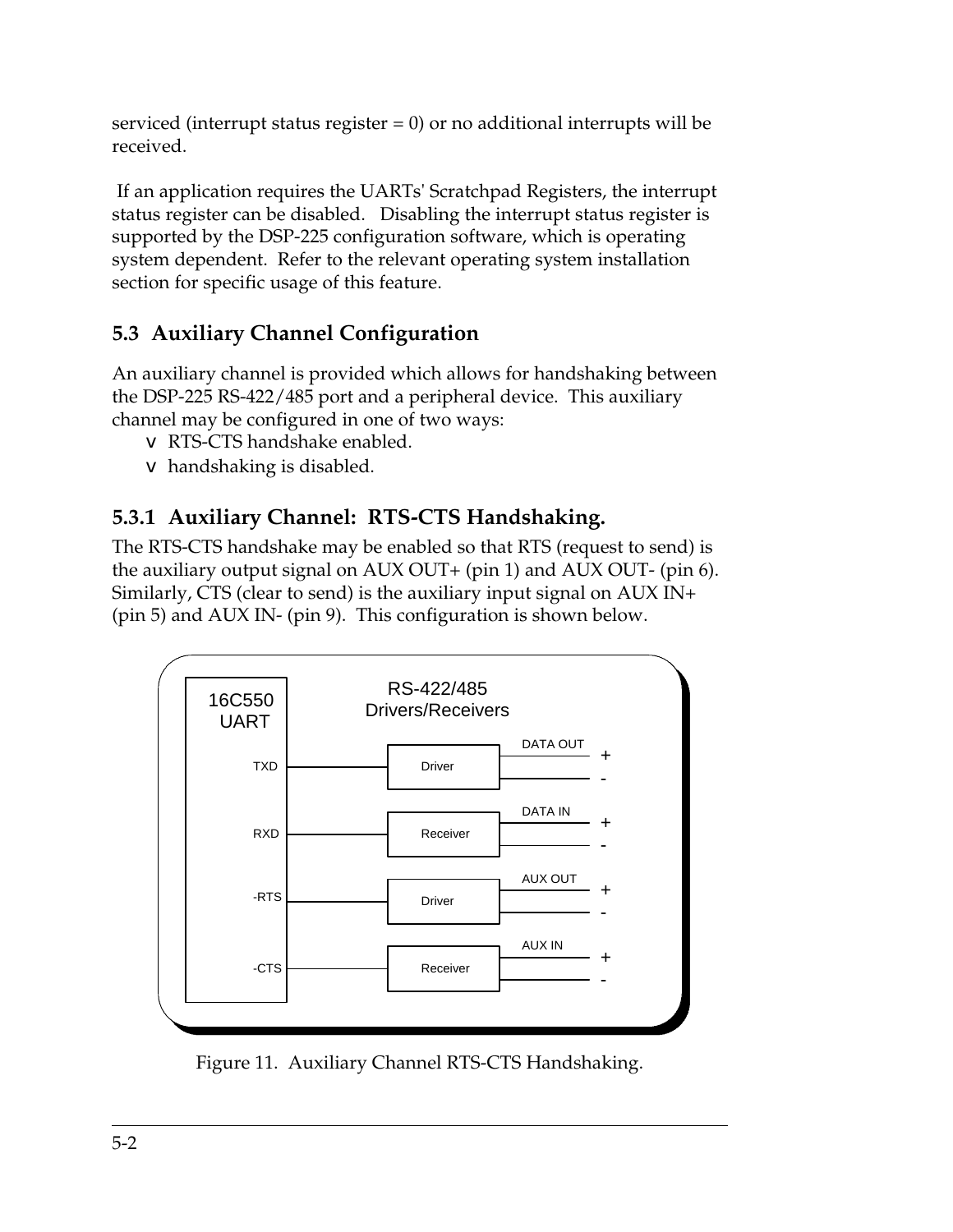### **5.3.2 Auxiliary Channel: Handshaking Disabled.**

The DSP-225's RS-422/485 port may be configured so that the RTS-CTS handshake is disabled. This is the default configuration. In this configuration, RTS and CTS from the 16C550 UART will be looped back to each other. In addition, the auxiliary output and input signals will be looped back to each other. This configuration is shown below:



Figure 12. Auxiliary Channel Handshaking Disabled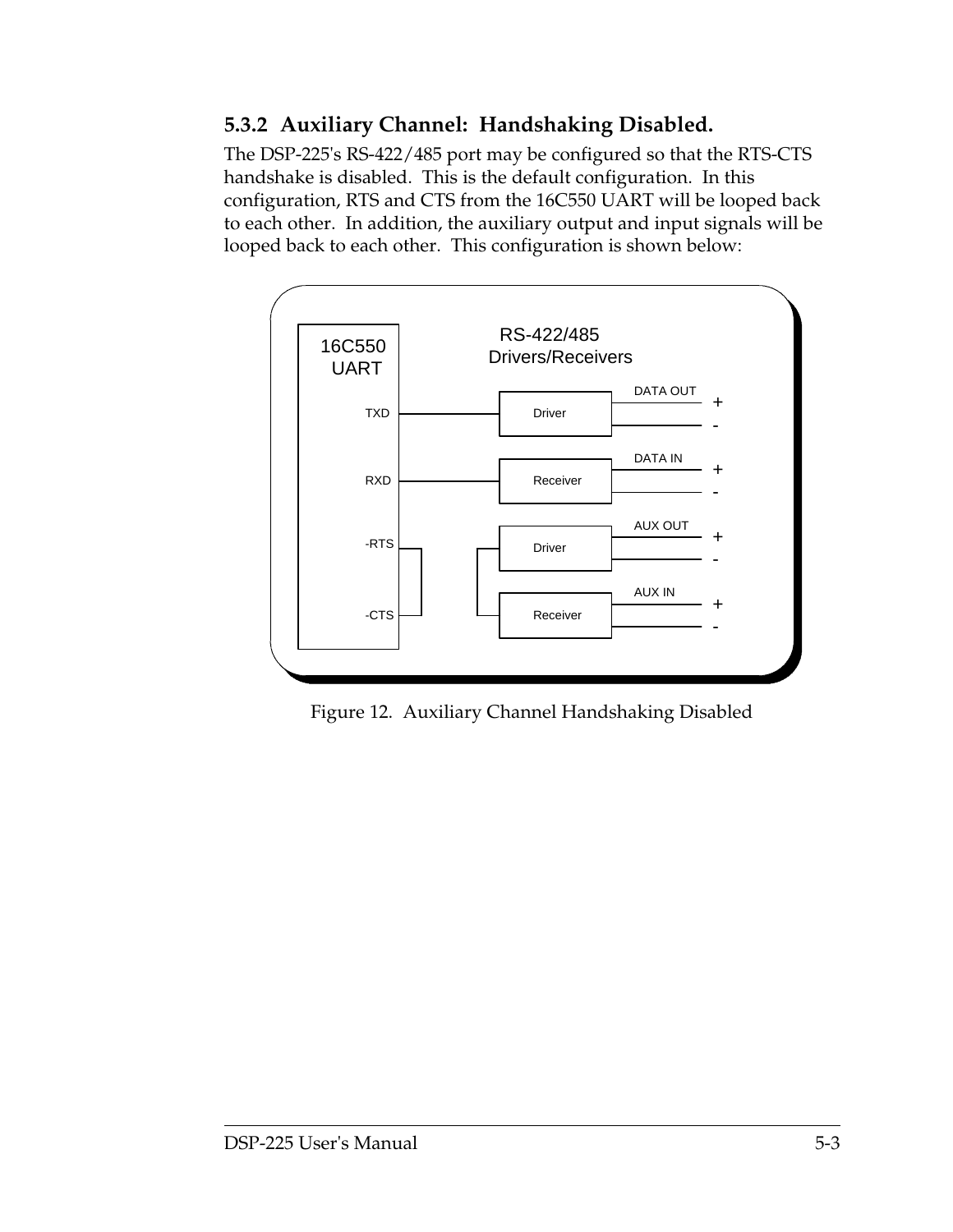### **5.4 Termination Resistors**

No termination resistors are provided on the DSP-225's RS-422/485 port. Both output and input signals are connected only to the external connector. Any termination which is required must be added externally.



Figure 13. RS-422/485 Termination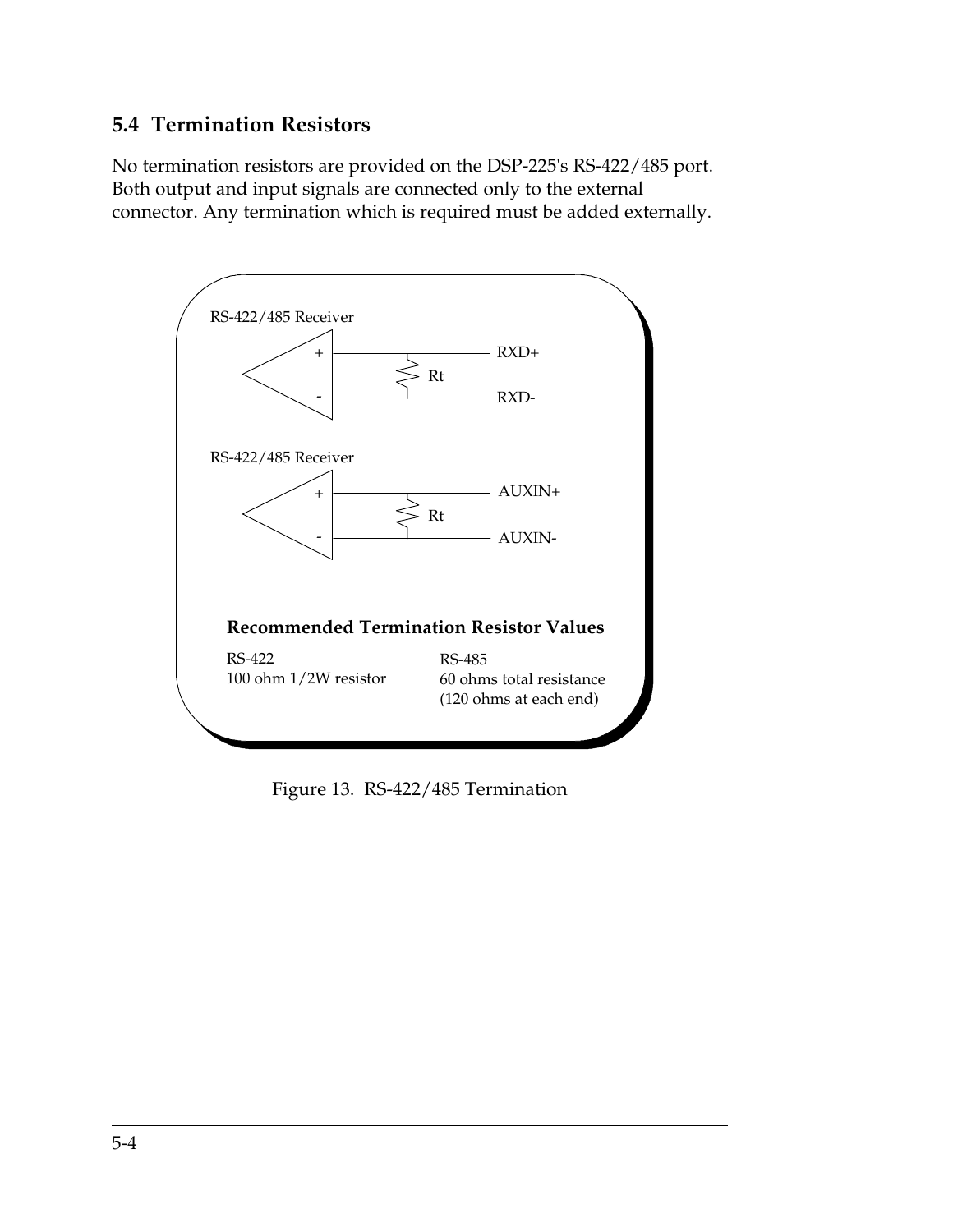### **5.5 Half Duplex Operation**

The DSP-225's RS-422/485 port may be configured for either full duplex or half duplex operation. By default, the RS-422/485 port is configured for full duplex operation with the RS-422/485 output drivers always enabled.

In half duplex mode, the RS-422/485 transmitter may be enabled and disabled via the RTS (request to send) or DTR (data terminal ready) signals. Both RTS and DTR are controlled through the Modem Control Register of the 16550.



Figure 14. RS-422/485 Driver Enable Options

If RTS is selected as the signal to enable the output drivers, setting 'bit 1' of the Modem Control Register (to logic '1') will enable the output drivers and clearing 'bit 1' of the Modem Control Register (to logic '0') will force the outputs into a high impedance state.

Similarly, if DTR is chosen as the signal to enable the output drivers setting 'bit 0' of the Modem Control Register (to logic '1') will enable the output drivers and clearing 'bit 0' of the Modem Control Register (to logic '0') will force the outputs into a high impedance state.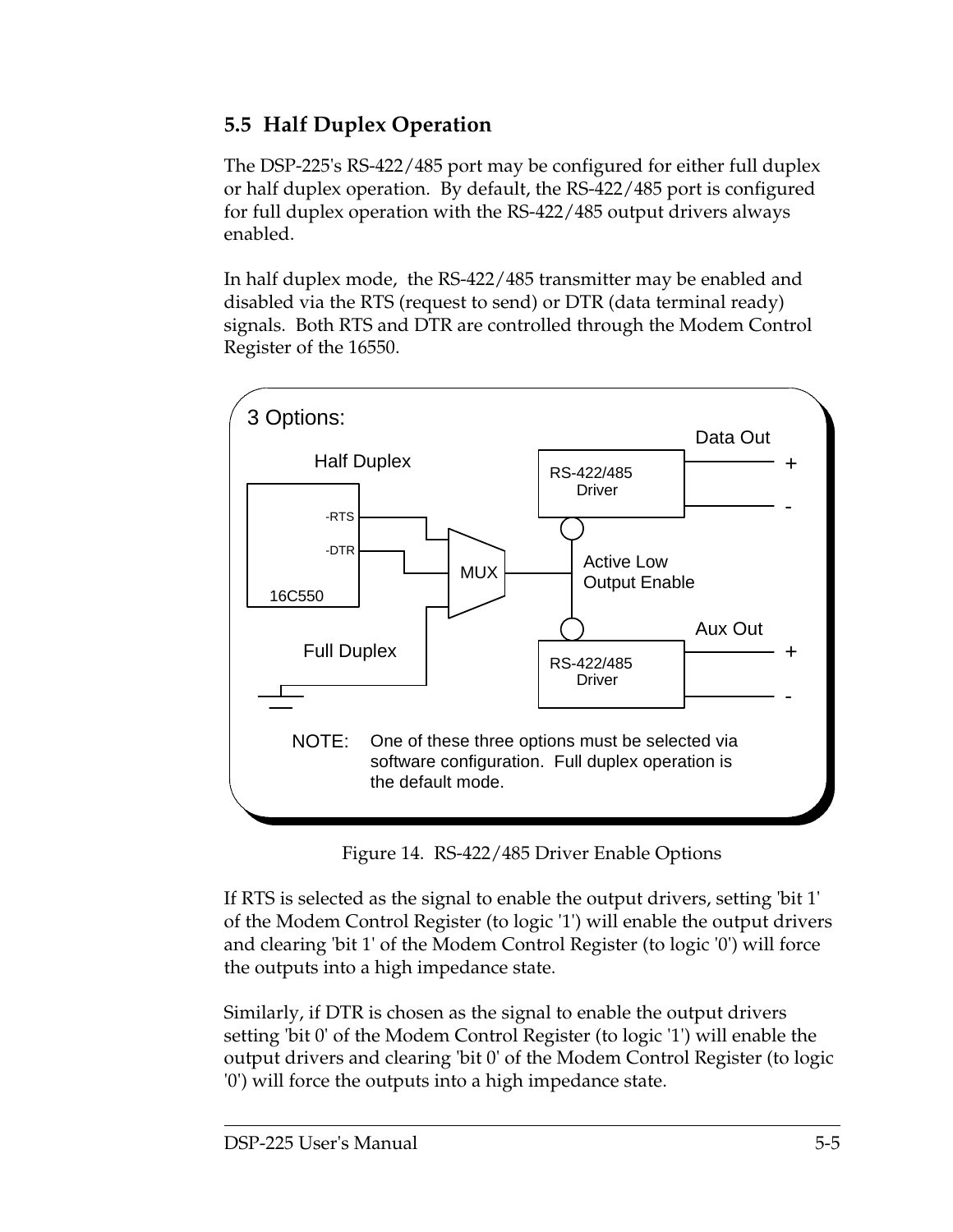Selection of half duplex mode operation is dependent upon the configuration software and/or the operating system used. Each of these, however, ultimately control the half duplex mode by accessing the PCMCIA Configuration Register on the DSP-225.

#### **CAUTION:**

When operating in half duplex mode, the transmitter output drivers **must be** disabled before receiving any information. Failure to do so will result in two output drivers being connected together which may cause damage to the adapter, the computer, and/or the peripheral equipment.

### **5.6 PCMCIA Configuration Register**

Some PCMCIA software utilities allow the PCMCIA Configuration Option Register to be examined. The PCMCIA Configuration Option Register of the DSP-225 is defined as follows:

| <b>BIT</b>     | <b>DESCRIPTION</b> |                                                                                                                                                                   |  |  |
|----------------|--------------------|-------------------------------------------------------------------------------------------------------------------------------------------------------------------|--|--|
| 7              | <b>SRESET</b>      | Setting this bit to a 1 resets all bits in the CIS except<br>for this bit. This bit must be reset to $0$ to allow<br>operation of the card.                       |  |  |
| 6              | LevlREQ            | $1 = Level Mode IRQ$<br>$0 =$ Pulse Mode IRQ (500 ns)                                                                                                             |  |  |
| 5              | ModemCntrl         | $1 = RTS$ - CTS handshake<br>$0 = RTS-CTS$ loopback                                                                                                               |  |  |
| 4:3            | OutputEn           | $00 =$ Outputs always enabled (Memory Mode)<br>$01 = DTR$ used as output enable<br>$10 = RTS$ used as output enable<br>11 = Outputs always enabled (Memory Mode)  |  |  |
| $\overline{2}$ | OrderSel           | $1 =$ Port A (232) is high COM port or high block<br>$0 =$ Port A (232) is low COM port or low block                                                              |  |  |
| 1              | <b>ScratchEn</b>   | 1 = Scratchpad Registers Enabled and<br>Interrupt Status Register Disabled<br>$0 =$ Scratchpad Registers Disabled and<br><b>Interrupt Status Register Enabled</b> |  |  |
| $\Omega$       | ConfigMode         | $1 = COM$ mode<br>$0 = block mode$                                                                                                                                |  |  |

Figure 15. PCMCIA Configuration Options Register